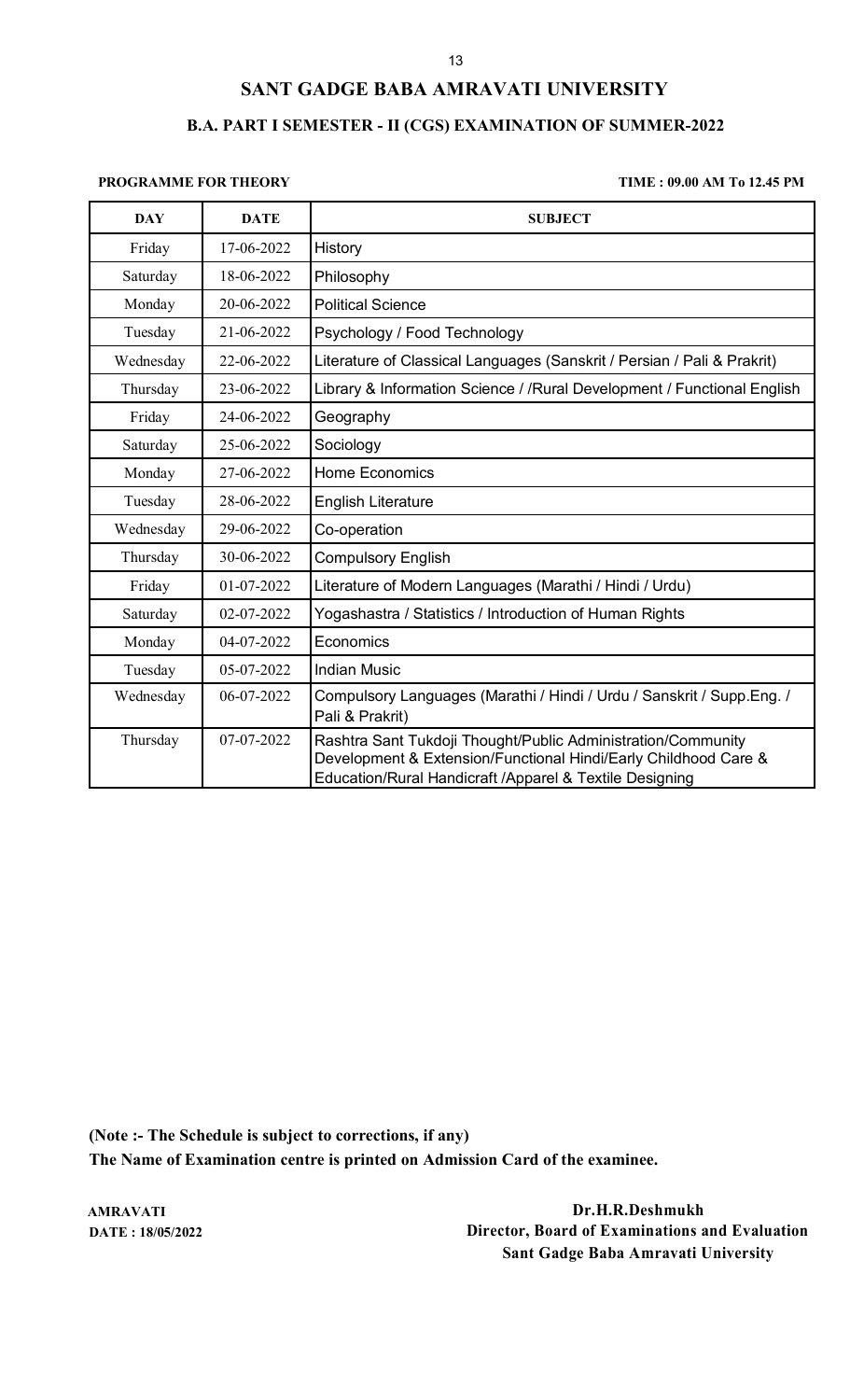## **B.A. PART II SEMESTER - IV (CGS) EXAMINATION OF SUMMER-2022**

## **PROGRAMME FOR THEORY TIME : 02.00 PM To 05.45 PM**

| <b>DAY</b> | <b>DATE</b> | <b>SUBJECT</b>                                                                                                                                                                              |
|------------|-------------|---------------------------------------------------------------------------------------------------------------------------------------------------------------------------------------------|
| Friday     | 17-06-2022  | <b>English Literature</b>                                                                                                                                                                   |
| Saturday   | 18-06-2022  | Geography                                                                                                                                                                                   |
| Monday     | 20-06-2022  | Literature of Classical Languages (Sanskrit / Persian / Pali & Prakrit)                                                                                                                     |
| Tuesday    | 21-06-2022  | Library & Information Science / Rural Development / Functional English                                                                                                                      |
| Wednesday  | 22-06-2022  | <b>Compulsory English</b>                                                                                                                                                                   |
| Thursday   | 23-06-2022  | Philosophy                                                                                                                                                                                  |
| Friday     | 24-06-2022  | Literature of Modern Languages (Marathi / Hindi / Urdu)                                                                                                                                     |
| Saturday   | 25-06-2022  | Psychology / Food Technology                                                                                                                                                                |
| Monday     | 27-06-2022  | Economics                                                                                                                                                                                   |
| Tuesday    | 28-06-2022  | <b>Indian Music</b>                                                                                                                                                                         |
| Wednesday  | 29-06-2022  | Compulsory Languages (Marathi / Hindi / Urdu / Sanskrit / Supp.Eng.<br>/Pali & Prakrit)                                                                                                     |
| Thursday   | 30-06-2022  | Co-operation                                                                                                                                                                                |
| Friday     | 01-07-2022  | <b>Political Science</b>                                                                                                                                                                    |
| Saturday   | 02-07-2022  | <b>Home Economics</b>                                                                                                                                                                       |
| Monday     | 04-07-2022  | History                                                                                                                                                                                     |
| Tuesday    | 05-07-2022  | Rashtra Sant Tukdoji Thought/Public Administration/ Community<br>Development & Extension/Functional Hindi/ Early Childhood Care &<br>Education/Rural Handicraft/Apparel & Textile Designing |
| Wednesday  | 06-07-2022  | Sociology                                                                                                                                                                                   |
| Thursday   | 07-07-2022  | Yogashastra / Statistics / Introduction of Human Rights                                                                                                                                     |

**(Note :- The Schedule is subject to corrections, if any) The Name of Examination centre is printed on Admission Card of the examinee.**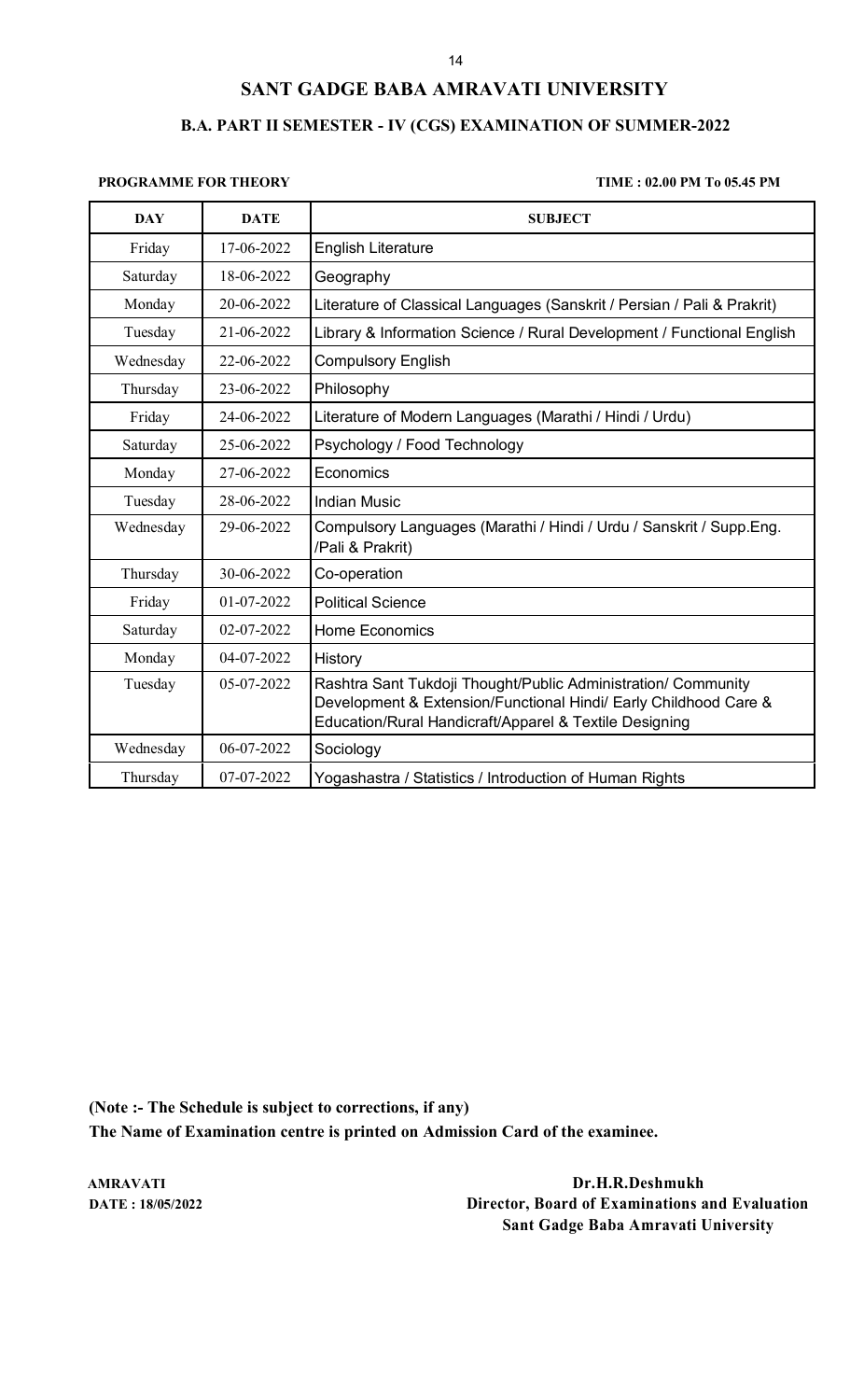## **B.A. PART III SEMESTER - VI (CGS) EXAMINATION OF SUMMER-2022**

## **PROGRAMME FOR THEORY TIME : 09.00 AM To 12.45 PM**

| <b>DAY</b> | <b>DATE</b> | <b>SUBJECT</b>                                                                                                                                                                              |
|------------|-------------|---------------------------------------------------------------------------------------------------------------------------------------------------------------------------------------------|
| Friday     | 17-06-2022  | <b>Home Economics</b>                                                                                                                                                                       |
| Saturday   | 18-06-2022  | Sociology                                                                                                                                                                                   |
| Monday     | 20-06-2022  | Library & Information Science / Rural Development / Functional English                                                                                                                      |
| Tuesday    | 21-06-2022  | Economics                                                                                                                                                                                   |
| Wednesday  | 22-06-2022  | Philosophy                                                                                                                                                                                  |
| Thursday   | 23-06-2022  | <b>Political Science</b>                                                                                                                                                                    |
| Friday     | 24-06-2022  | Co-operation                                                                                                                                                                                |
| Saturday   | 25-06-2022  | Literature of Classical Languages (Sanskrit / Persian / Pali & Prakrit)                                                                                                                     |
| Monday     | 27-06-2022  | History                                                                                                                                                                                     |
| Tuesday    | 28-06-2022  | Psychology / Food Technology                                                                                                                                                                |
| Wednesday  | 29-06-2022  | <b>Compulsory English</b>                                                                                                                                                                   |
| Thursday   | 30-06-2022  | <b>Indian Music</b>                                                                                                                                                                         |
| Friday     | 01-07-2022  | Rashtra Sant Tukdoji Thought/Public Administration/ Community<br>Development & Extension/Functional Hindi/ Early Childhood Care &<br>Education/Rural Handicraft/Apparel & Textile Designing |
| Saturday   | 02-07-2022  | Literature of Modern Languages (Marathi / Hindi / Urdu)                                                                                                                                     |
| Monday     | 04-07-2022  | Yogashastra / Statistics / Introduction of Human Rights                                                                                                                                     |
| Tuesday    | 05-07-2022  | Compulsory Languages (Marathi / Hindi / Urdu / Sanskrit / Supp.Eng. /<br>Pali & Prakrit)                                                                                                    |
| Wednesday  | 06-07-2022  | Geography                                                                                                                                                                                   |
| Thursday   | 07-07-2022  | <b>English Literature</b>                                                                                                                                                                   |

**(Note :- The Schedule is subject to corrections, if any)**

**The Name of Examination centre is printed on Admission Card of the examinee.**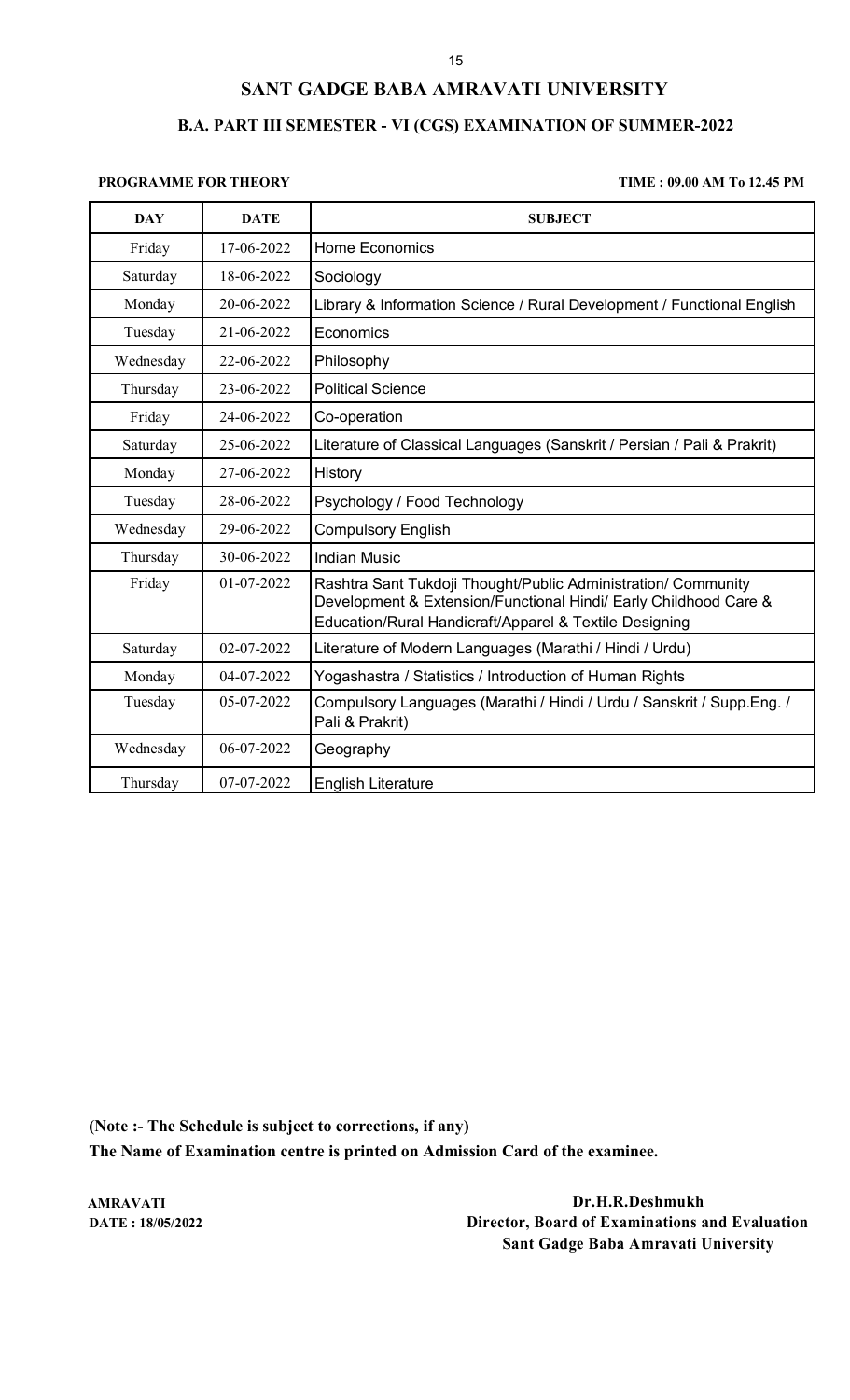## **M.A. PART - I SEMESTER - II ENGLISH (CGS) EXAMINATION OF SUMMER-2022**

**PROGRAMME FOR THEORY TIME : 02.00 PM To 05.45 PM**

| <b>DAY</b> | <b>DATE</b> | <b>SUBJECT</b>                                   |
|------------|-------------|--------------------------------------------------|
| Monday     | 27-06-2022  | 2.1 English Poetry From Wordsworth to Modern Age |
| Thursday   | 30-06-2022  | 2.2 English Drama After Shakespeare              |
| Monday     | 04-07-2022  | 2.3 History of English Literature                |
| Thursday   | 07-07-2022  | 2.4 Prose in English                             |
| Monday     | 11-07-2022  | 2.5 Fiction in English                           |
| Thursday   | 14-07-2022  | 2.6 Linguistics and Phonetics                    |

**M.A. PART II SEMESTER - IV ENGLISH (CGS) EXAMINATION OF SUMMER-2022**

**PROGRAMME FOR THEORY TIME : 02.00 PM To 05.45 PM**

| <b>DAY</b> | <b>DATE</b>  | <b>SUBJECT</b>                         |
|------------|--------------|----------------------------------------|
| Friday     | 17-06-2022   | 4.1 Indian Writing in English          |
| Tuesday    | 21-06-2022   | 4.2 Critical Theory                    |
| Friday     | 24-06-2022   | 4.3 American Literature -II            |
| Tuesday    | 28-06-2022   | 4.4 World Literature in English        |
| Friday     | $01-07-2022$ | 4.5 Colonial and Post-Colonial Studies |
| Tuesday    | 05-07-2022   | 4.6 English Language Teaching          |
| Friday     | 08-07-2022   | 4.7 Cultural Studies                   |
| Tuesday    | 12-07-2022   | 4.8 Translation Studies                |
| Friday     | 15-07-2022   | 4.9 Alternative Literature             |

**M.A. PART - I SEMESTER - II MARATHI (CGS) EXAMINATION OF SUMMER-2022 PROGRAMME FOR THEORY TIME : 02.00 PM To 05.45 PM**

| DAY      | <b>DATE</b> | <b>SUBJECT</b>                                                                                          |
|----------|-------------|---------------------------------------------------------------------------------------------------------|
| Monday   | 04-07-2022  | Paper - I Marathi Vangmayachi Sanskrutik Parshvabhumi (1818 te<br>1960                                  |
| Thursday | 07-07-2022  | Paper - II Samikshavichar                                                                               |
| Monday   | 11-07-2022  | Paper - III A) Sahityakruticha Abhyas / B) Mahanubhav Sahitya / C)<br>Lokasahitya                       |
| Thursday | 14-07-2022  | Paper - IV Vishesh Vangmay Prakar A) Kadambari / B) Natak) / C)<br>Charitra - Atmacharitra - Atmakathan |

**M.A. PART II SEMESTER - IV MARATHI (CGS) EXAMINATION OF SUMMER-2022 PROGRAMME FOR THEORY TIME : 02.00 PM To 05.45 PM**

| <b>DAY</b> | DATE       | <b>SUBJECT</b>                                                                               |
|------------|------------|----------------------------------------------------------------------------------------------|
| Tuesday    | 05-07-2022 | Paper - I Upayojit Marathi                                                                   |
| Friday     | 08-07-2022 | Paper - Il Bhasha Vidnyan                                                                    |
| Tuesday    | 12-07-2022 | Paper - III Marathi Balsahitya / Marathi Vaicharik Sahitya / Bhashantarit<br>Marathi Sahitya |
| Friday     | 15-07-2022 | Paper - IV Vidnyan Sahitya / Aadivasi Sahitya / Muslim Marathi Sahitya                       |

**(Note :- The Schedule is subject to corrections, if any)**

**The Name of Examination centre is printed on Admission Card of the examinee.**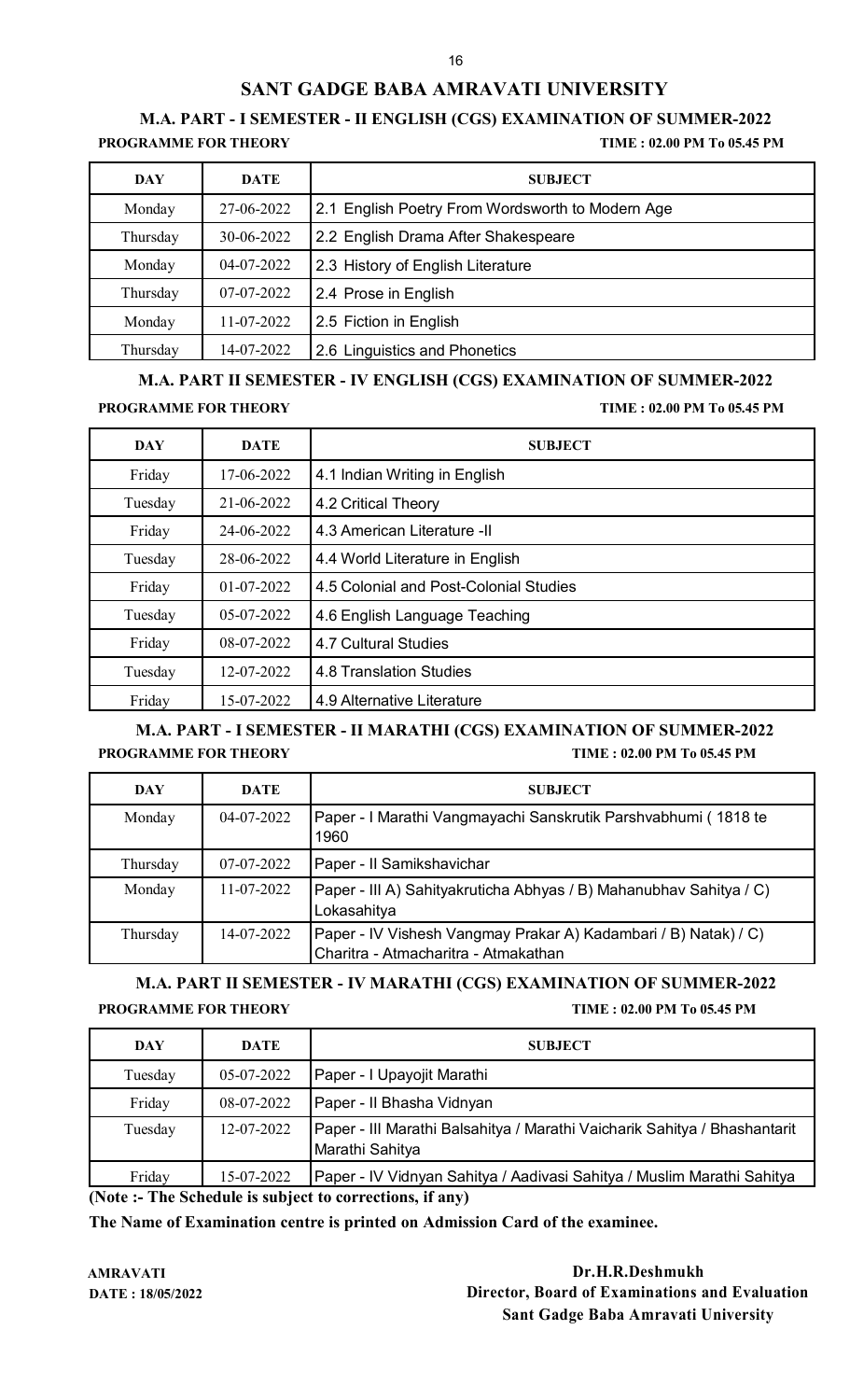# **SANT GADGE BABA AMRAVATI UNIVERSITY M.A. PART - I SEMESTER - II HINDI (CGS) EXAMINATION OF SUMMER-2022**

# **PROGRAMME FOR THEORY TIME : 02.00 PM To 05.45 PM**

| DAY      | <b>DATE</b> | <b>SUBJECT</b>                                                                                                                     |
|----------|-------------|------------------------------------------------------------------------------------------------------------------------------------|
| Monday   | 04-07-2022  | Paper - I Prachin Evam Madhyakalin Kavya                                                                                           |
| Thursday | 07-07-2022  | Paper - Il Hindi Sahityaka Itihas                                                                                                  |
| Monday   | 11-07-2022  | Paper - III Kavyashastra Evam Sahityalochan                                                                                        |
| Thursday | 14-07-2022  | [Paper - IV Vishesh Adhyan - A) Premchand / B) Jaishanklar Prasad / C)<br>Prayojanmulak Hindi / D) Drushya-Shravya Madhyam -Lekhan |

## **M.A. PART II SEMESTER - IV HINDI (CGS) EXAMINATION OF SUMMER-2022**

### **PROGRAMME FOR THEORY TIME : 02.00 PM To 05.45 PM**

| DAY     | DATE       | <b>SUBJECT</b>                             |
|---------|------------|--------------------------------------------|
| Tuesday | 05-07-2022 | Paper - I Adhunik Kavya                    |
| Friday  | 08-07-2022 | Paper - Il Adhunik Gadya Sahitya           |
| Tuesday | 12-07-2022 | Paper - III Bhashavigyan Evam Hindi Bhasha |
| Friday  | 15-07-2022 | Paper - IV Nibandha                        |

## **M.A. PART - I SEMESTER - II SANSKRIT (CGS) EXAMINATION OF SUMMER-2022**

### **PROGRAMME FOR THEORY TIME : 02.00 PM To 05.45 PM**

| <b>DAY</b> | DATE       | <b>SUBJECT</b>                          |
|------------|------------|-----------------------------------------|
| Monday     | 04-07-2022 | Paper - I Vaidik Vangmayam              |
| Thursday   | 07-07-2022 | Paper - II Vyakaran Bhashavidhnyanamcha |
| Monday     | 11-07-2022 | Paper - III Bhartiyadarshanam           |
| Thursday   | 14-07-2022 | Paper - IV Sahitya Sahityashastram Cha  |

**M.A. PART II SEMESTER - IV SANSKRIT (CGS) EXAMINATION OF SUMMER-2022**

### **PROGRAMME FOR THEORY TIME : 02.00 PM To 05.45 PM**

| DAY     | <b>DATE</b> | <b>SUBJECT</b>                    |
|---------|-------------|-----------------------------------|
| Tuesday | 05-07-2022  | Paper - I Sahityashastra          |
| Friday  | 08-07-2022  | Paper - Il Natyashastra Ani Natak |
| Tuesday | 12-07-2022  | Paper - III Gadya Ani Mahakavya   |
| Friday  | 15-07-2022  | Paper - IV Sarvasadharan          |

**(Note :- The Schedule is subject to corrections, if any)**

**The Name of Examination centre is printed on Admission Card of the examinee.**

**AMRAVATI Dr.H.R.Deshmukh DATE : 18/05/2022 Director, Board of Examinations and Evaluation Sant Gadge Baba Amravati University**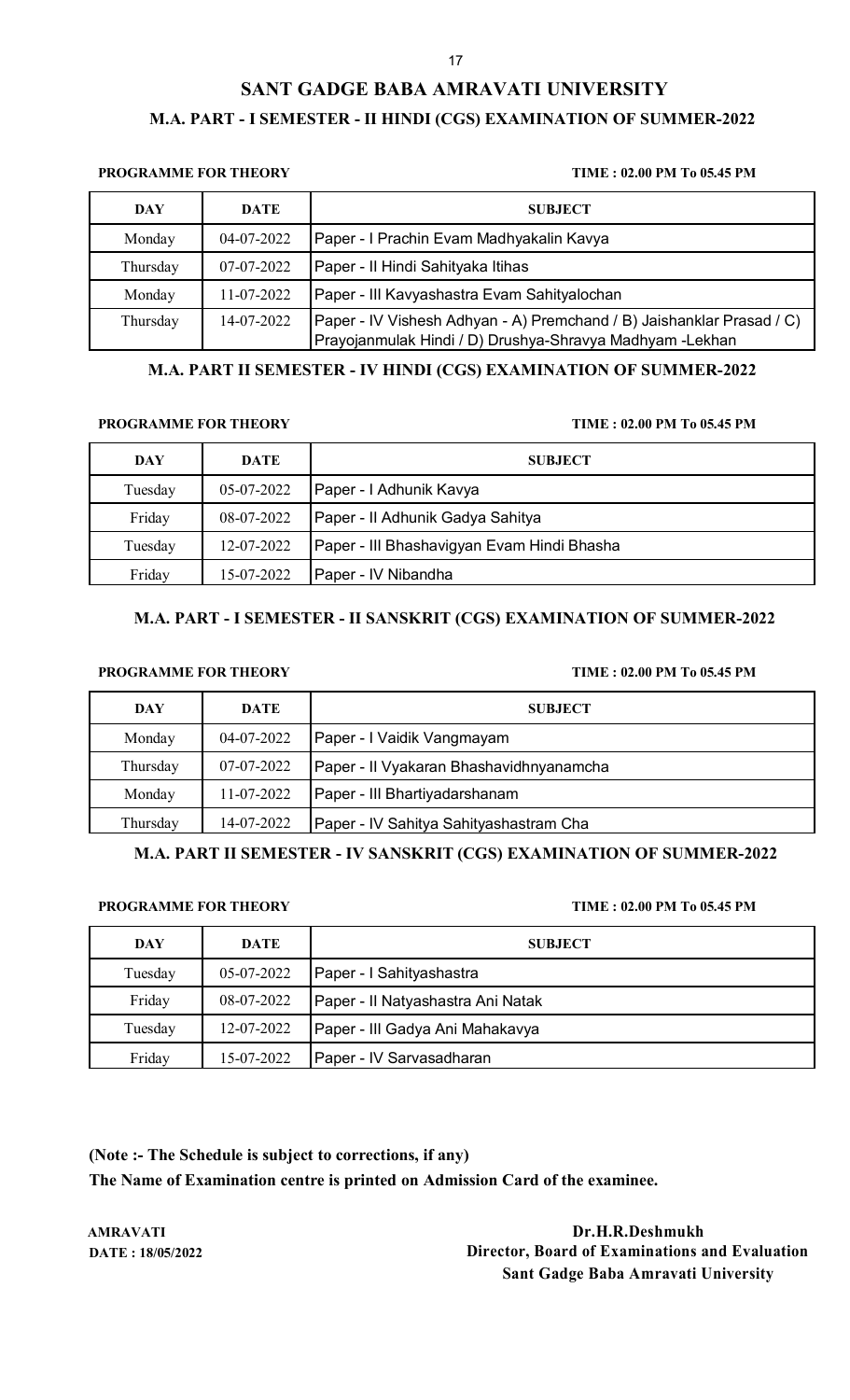### **M.A. PART - I SEMESTER - II URDU (CGS) EXAMINATION OF SUMMER-2022**

### **PROGRAMME FOR THEORY TIME : 02.00 PM To 05.45 PM**

| DAY      | <b>DATE</b>      | <b>SUBJECT</b>                                      |
|----------|------------------|-----------------------------------------------------|
| Monday   | 04-07-2022       | <b>Paper - I Classical Prose</b>                    |
| Thursday | 07-07-2022       | Paper - Il Classical Poetry                         |
| Monday   | $11 - 07 - 2022$ | Paper - III History of Urdu Language and Literature |
| Thursday | 14-07-2022       | Paper - IV Fiction and Drama                        |

### **M.A. PART II SEMESTER - IV URDU (CGS) EXAMINATION OF SUMMER-2022**

### **PROGRAMME FOR THEORY TIME : 02.00 PM To 05.45 PM**

| DAY     | DATE       | <b>SUBJECT</b>                                               |
|---------|------------|--------------------------------------------------------------|
| Tuesday | 05-07-2022 | Paper - I Modern Prose And Poetry                            |
| Friday  | 08-07-2022 | Paper - Il Literary Criticism In Urdu                        |
| Tuesday | 12-07-2022 | Paper - III Study Of Special Author (Dr. Sir Mohammad Iqbal) |
| Friday  | 15-07-2022 | Paper - IV Essay On A Literary Subject                       |

## **M.A. PART - I SEMESTER - II PALI & PRAKRIT (CGS) EXAMINATION OF SUMMER-2022**

### **PROGRAMME FOR THEORY TIME : 02.00 PM To 05.45 PM**

| <b>DAY</b> | DATE       | <b>SUBJECT</b>                             |
|------------|------------|--------------------------------------------|
| Monday     | 04-07-2022 | Paper - I Suttapitak                       |
| Thursday   | 07-07-2022 | Paper - Il Vinayapitak                     |
| Monday     | 11-07-2022 | Paper - III Abhidhamma Sahitya             |
| Thursday   | 14-07-2022 | Paper - IV Pali Vyakaran Va Bhasha Shastra |

**M.A. PART II SEMESTER - IV PALI & PRAKRIT (CGS) EXAMINATION OF SUMMER-2022**

### **PROGRAMME FOR THEORY TIME : 02.00 PM To 05.45 PM**

| DAY     | <b>DATE</b> | <b>SUBJECT</b>                                             |
|---------|-------------|------------------------------------------------------------|
| Tuesday | 05-07-2022  | Paper - I Pali Kavya Sahitya                               |
| Friday  | 08-07-2022  | Paper - Il Pali Gadya Sahitya                              |
| Tuesday | 12-07-2022  | Paper - III Pali Shilalekh Va Nibandha                     |
| Friday  | 15-07-2022  | Paper - IV Pali Sahitya Sanskruti Va Tatvadnyanacha Itihas |

**(Note :- The Schedule is subject to corrections, if any) The Name of Examination centre is printed on Admission Card of the examinee.**

**AMRAVATI Dr.H.R.Deshmukh DATE : 18/05/2022 Director, Board of Examinations and Evaluation Sant Gadge Baba Amravati University**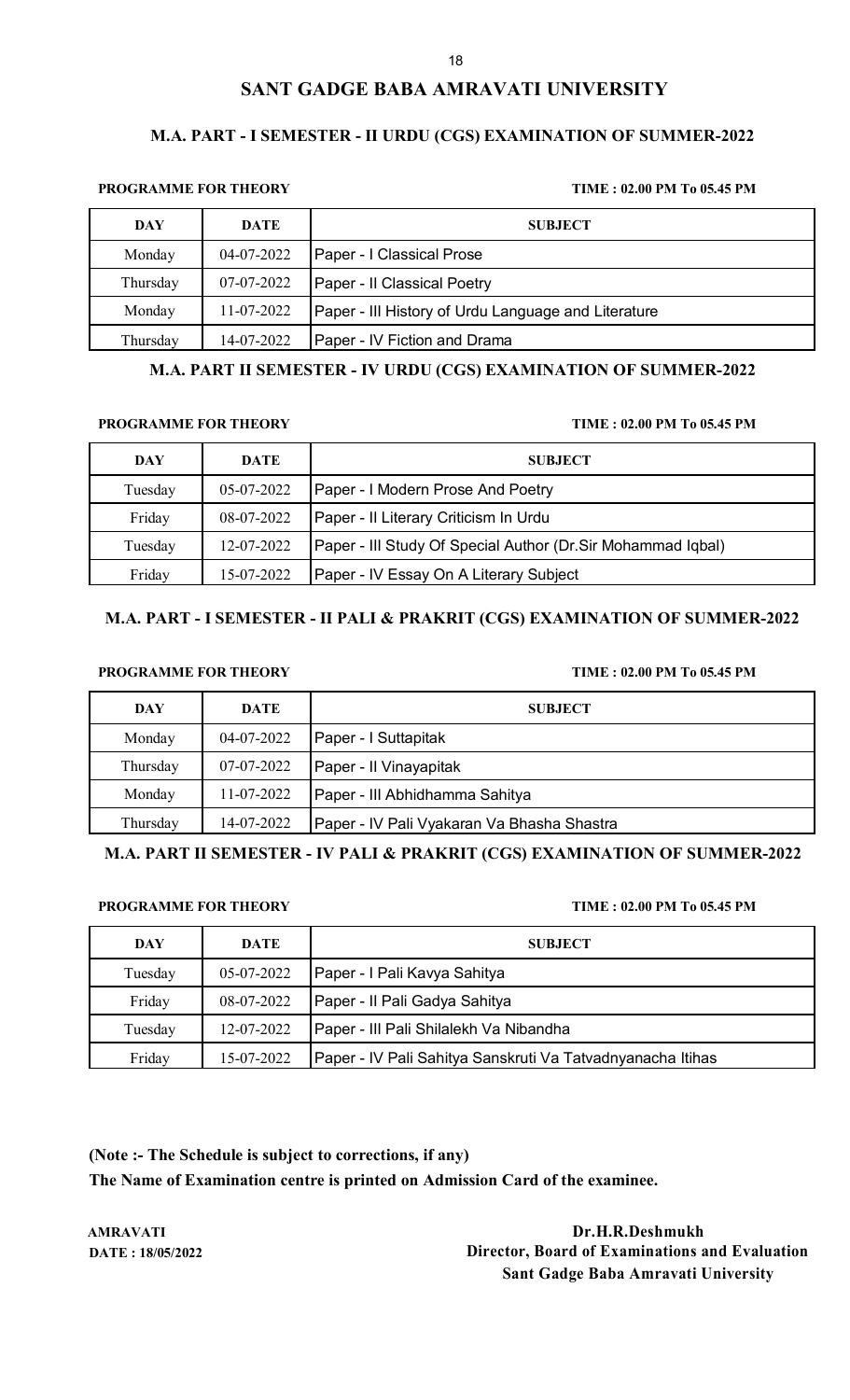### **M.A. PART - I SEMESTER - II Translation Hindi (CGS) EXAMINATION OF SUMMER-2022**

### **PROGRAMME FOR THEORY TIME : 02.00 PM To 05.45 PM**

| <b>DAY</b> | DATE       | <b>SUBJECT</b>                                              |
|------------|------------|-------------------------------------------------------------|
| Monday     | 04-07-2022 | Paper - I Anuvad Vigyan                                     |
| Thursday   | 07-07-2022 | Paper - Il Strota Bhasha Evam Lakshya Bhasha                |
| Monday     | 11-07-2022 | Paper - III Hindi Bhasha Tatha Sahityaka Swaroop Evam Vikas |
| Thursday   | 14-07-2022 | Paper - IV A) Prayojanmulak Hindi / B) Bhasha Shikshan      |

**M.A. PART II SEMESTER - IV Translation Hindi (CGS) EXAMINATION OF SUMMER-2022**

### **PROGRAMME FOR THEORY TIME : 02.00 PM To 05.45 PM**

| DAY     | DATE       | <b>SUBJECT</b>                                                                                                    |
|---------|------------|-------------------------------------------------------------------------------------------------------------------|
| Tuesday | 05-07-2022 | Paper - I Anuvad: Eaitihasik Sandarbh Evam Bhasha Ka Samajik<br>Sandarbh                                          |
| Friday  | 08-07-2022 | Paper - Il Anuvad Vyavhar Ki Samsyaye Evam Anuvad Vyavhar                                                         |
| Tuesday | 12-07-2022 | Paper - III Adhunik Hindi Sahitya Ka Pravruttimulak Va Bhashagat<br>Parichay / Rajbhasha Prashikshan / Koshvigyan |

## **M.A. PART - I SEMESTER - II HISTORY (CGS) EXAMINATION OF SUMMER-2022**

## **PROGRAMME FOR THEORY TIME : 02.00 PM To 05.45 PM**

| DAY      | DATE       | <b>SUBJECT</b>                                       |
|----------|------------|------------------------------------------------------|
| Monday   | 04-07-2022 | Paper - I Trends and Theories of History             |
| Thursday | 07-07-2022 | Paper-II-Ancient India (606 To 1206 A.D.)            |
| Monday   | 11-07-2022 | Paper-III- India under the Mughals (1526 - 1707 A.D) |
| Thursday | 14-07-2022 | Paper-IV- Contemporary World (1945 - 2000)           |

### **M.A. PART II SEMESTER - IV HISTORY (CGS) EXAMINATION OF SUMMER-2022**

### **PROGRAMME FOR THEORY TIME : 02.00 PM To 05.45 PM**

| DAY     | <b>DATE</b> | <b>SUBJECT</b>                                                                                                                       |
|---------|-------------|--------------------------------------------------------------------------------------------------------------------------------------|
| Tuesday | 05-07-2022  | Paper - I Post Independent India (1947 -2000)                                                                                        |
| Friday  | 08-07-2022  | Paper - Il History of Marathas (1707-1818 A.D.)                                                                                      |
| Tuesday | 12-07-2022  | Paper - III Indian Women Since Independence / Heritage Tourism                                                                       |
| Friday  | 15-07-2022  | Paper - IV Social Reformers of Maharashtra (1848-1980A.D.) / State in<br>British India / History of Modern Vidarbha (1920-1960 A.D.) |

**(Note :- The Schedule is subject to corrections, if any)**

**The Name of Examination centre is printed on Admission Card of the examinee.**

**AMRAVATI Dr.H.R.Deshmukh DATE : 18/05/2022 Director, Board of Examinations and Evaluation Sant Gadge Baba Amravati University**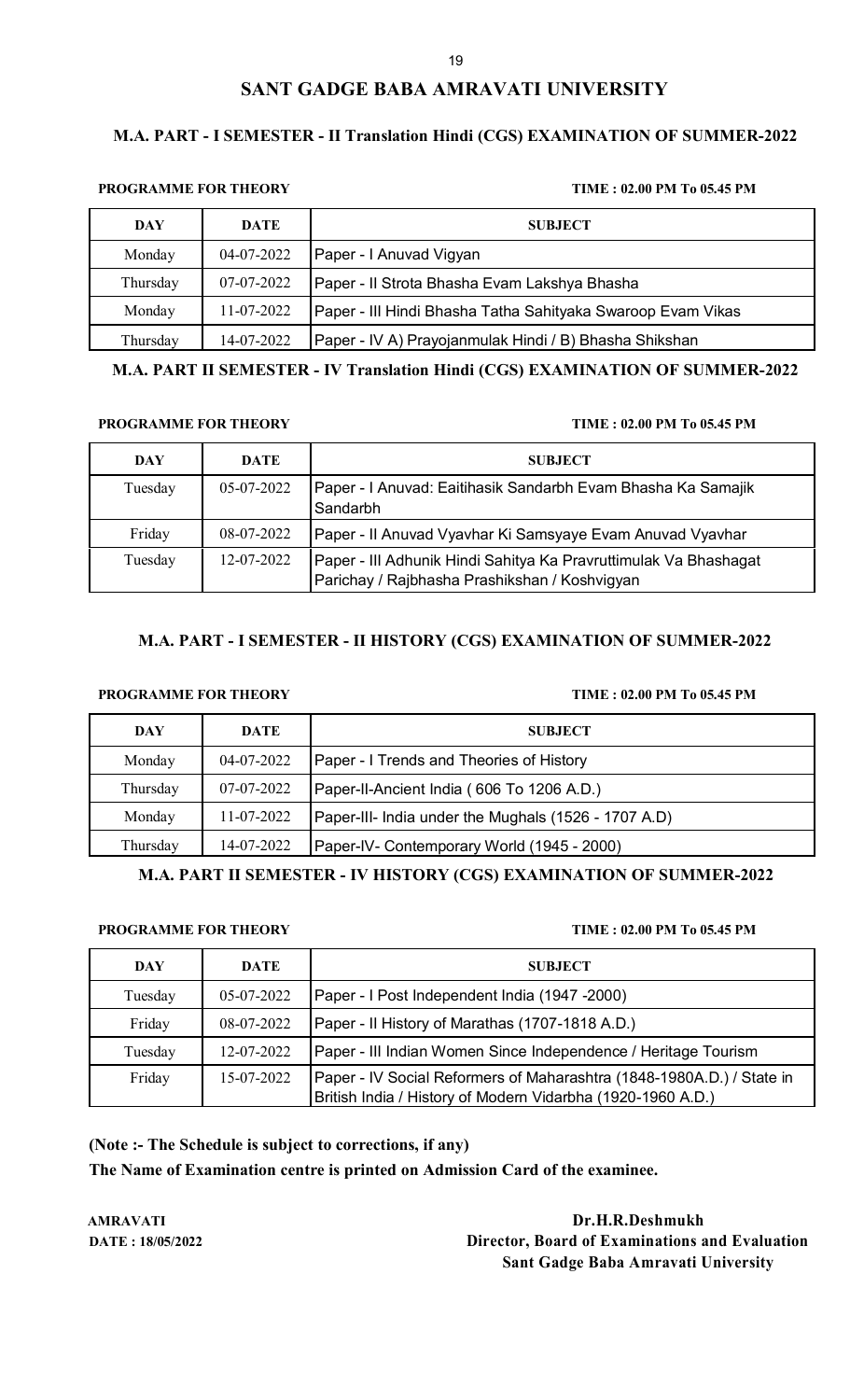## **M.A. PART - I SEMESTER - II POLITICAL SCIENCE (CGS) EXAMINATION OF SUMMER-2022**

### **PROGRAMME FOR THEORY TIME : 02.00 PM To 05.45 PM**

| DAY      | DATE       | <b>SUBJECT</b>                                 |
|----------|------------|------------------------------------------------|
| Monday   | 04-07-2022 | Paper - I Political Thought in Modern India    |
| Thursday | 07-07-2022 | Paper - II Indian Government and Politics      |
| Monday   | 11-07-2022 | Paper - III Public Admnistration               |
| Thursday | 14-07-2022 | Paper - IV Theories Of International Relations |

## **M.A. PART II SEMESTER - IV POLITICAL SCIENCE (CGS) EXAMINATION OF SUMMER-2022**

### **PROGRAMME FOR THEORY TIME : 02.00 PM To 05.45 PM**

| DAY     | <b>DATE</b> | <b>SUBJECT</b>                                                                          |
|---------|-------------|-----------------------------------------------------------------------------------------|
| Tuesday | 05-07-2022  | Paper - I Western Political Thought And Theory                                          |
| Friday  | 08-07-2022  | Paper - Il Research Methodology                                                         |
| Tuesday | 12-07-2022  | Paper - III Political Sociology / Diplomacy And Indian Foreign Policy                   |
| Friday  | 15-07-2022  | Paper - IV Political Anthropology / International Law and International<br>Organization |

## **M.A. PART - I SEMESTER - II SOCIOLOGY (CGS) EXAMINATION OF SUMMER-2022**

## **PROGRAMME FOR THEORY TIME : 02.00 PM To 05.45 PM**

| DAY      | DATE       | <b>SUBJECT</b>                                                                         |
|----------|------------|----------------------------------------------------------------------------------------|
| Monday   | 04-07-2022 | Paper - I Classical Sociological Thinkers                                              |
| Thursday | 07-07-2022 | Paper - Il Methodology of Social Research                                              |
| Monday   | 11-07-2022 | Paper - III A) Health and Society / B) Urban Society in India                          |
| Thursday | 14-07-2022 | Paper - IV A) Cultural Anthropology & Tribal Studies / B) Social<br>Movements in India |

**M.A. PART II SEMESTER - IV SOCIOLOGY (CGS) EXAMINATION OF SUMMER-2022**

## **PROGRAMME FOR THEORY TIME : 02.00 PM To 05.45 PM**

| <b>DAY</b> | <b>DATE</b> | <b>SUBJECT</b>                                                            |
|------------|-------------|---------------------------------------------------------------------------|
| Tuesday    | 05-07-2022  | Paper - I Theoretical Perspectives in Sociology                           |
| Friday     | 08-07-2022  | Paper - Il Sociology of Economic Development                              |
| Tuesday    | 12-07-2022  | Paper - III (A) Indian Sociological Tradition / (B) Social Psychology     |
| Friday     | 15-07-2022  | Paper - IV (A) Crime and Society in India / (B) Gender & Society in India |

**(Note :- The Schedule is subject to corrections, if any)**

**The Name of Examination centre is printed on Admission Card of the examinee.**

**AMRAVATI Dr.H.R.Deshmukh DATE : 18/05/2022 Director, Board of Examinations and Evaluation Sant Gadge Baba Amravati University**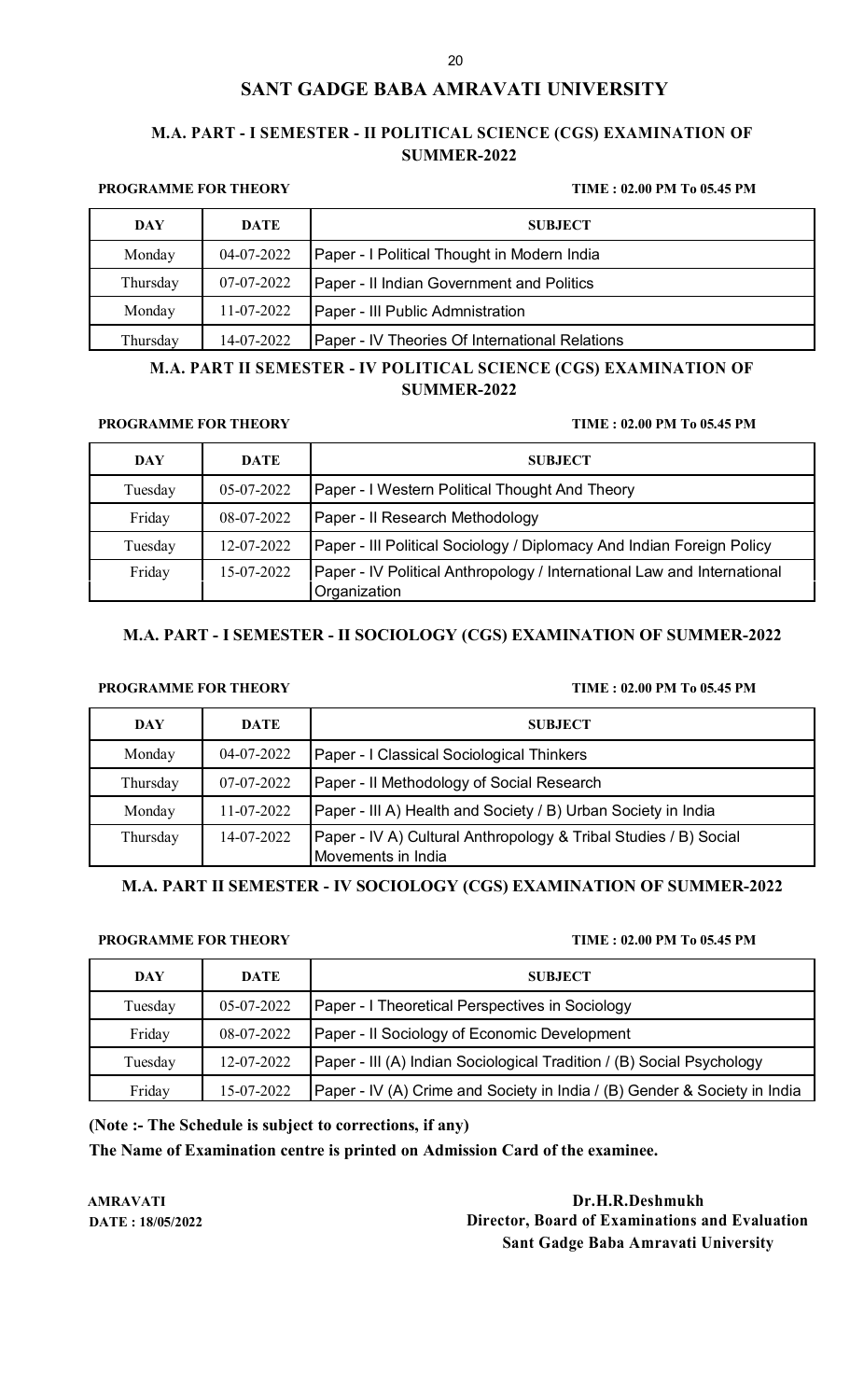# **M.A. PART - I SEMESTER - II ECONOMICS (CGS) EXAMINATION OF SUMMER-2022**

**PROGRAMME FOR THEORY TIME : 02.00 PM To 05.45 PM**

| <b>DAY</b> | <b>DATE</b> | <b>SUBJECT</b>                     |
|------------|-------------|------------------------------------|
| Monday     | 20-06-2022  | Micro Economics-II                 |
| Thursday   | 23-06-2022  | Macro Economics-II                 |
| Monday     | 27-06-2022  | <b>Environmental Economics</b>     |
| Thursday   | 30-06-2022  | <b>Statistics for Economics-II</b> |
| Monday     | 04-07-2022  | <b>Industrial Economics</b>        |
| Thursday   | 07-07-2022  | <b>Rural Development</b>           |
| Monday     | 11-07-2022  | Human Development                  |
| Thursday   | 14-07-2022  | Co-operation                       |

## **M.A. PART II SEMESTER - IV ECONOMICS (CGS) EXAMINATION OF SUMMER-2022 PROGRAMME FOR THEORY TIME : 02.00 PM To 05.45 PM**

| <b>DAY</b> | <b>DATE</b> | <b>SUBJECT</b>                                         |
|------------|-------------|--------------------------------------------------------|
| Friday     | 24-06-2022  | Paper - I Economic Growth, Development and Planning-II |
| Tuesday    | 28-06-2022  | Paper - Il International Trade & Finance               |
| Friday     | 01-07-2022  | Paper - III Indian Economic Policy-II                  |
| Tuesday    | 05-07-2022  | Paper - IV Business Cycles                             |
| Friday     | 08-07-2022  | Paper - V Demography                                   |
| Tuesday    | 12-07-2022  | Paper - VI Welfare Economics                           |
| Friday     | 15-07-2022  | Paper - VII Economics of Insurance                     |

## **M.A. PART - I SEMESTER - II GEOGRAPHY (CGS) EXAMINATION OF SUMMER-2022 PROGRAMME FOR THEORY TIME : 02.00 PM To 05.45 PM**

| DAY      | DATE       | <b>SUBJECT</b>                             |
|----------|------------|--------------------------------------------|
| Monday   | 04-07-2022 | <b>Paper - I Principles of Climatology</b> |
| Thursday | 07-07-2022 | Paper - Il Biogeography                    |
| Monday   | 11-07-2022 | Paper - III Geogrophy of Tourism           |

**M.A. PART II SEMESTER - IV GEOGRAPHY (CGS) EXAMINATION OF SUMMER-2022**

### **PROGRAMME FOR THEORY TIME : 02.00 PM To 05.45 PM**

| <b>DAY</b> | DATE       | <b>SUBJECT</b>                                                     |
|------------|------------|--------------------------------------------------------------------|
| Tuesday    | 05-07-2022 | Paper- I Agricultural Geography                                    |
| Friday     | 08-07-2022 | Paper - Il Economic Geography                                      |
| Tuesday    | 12-07-2022 | Paper - III Environmental Geography / Geography of Water Resources |

**(Note :- The Schedule is subject to corrections, if any)**

**The Name of Examination centre is printed on Admission Card of the examinee.**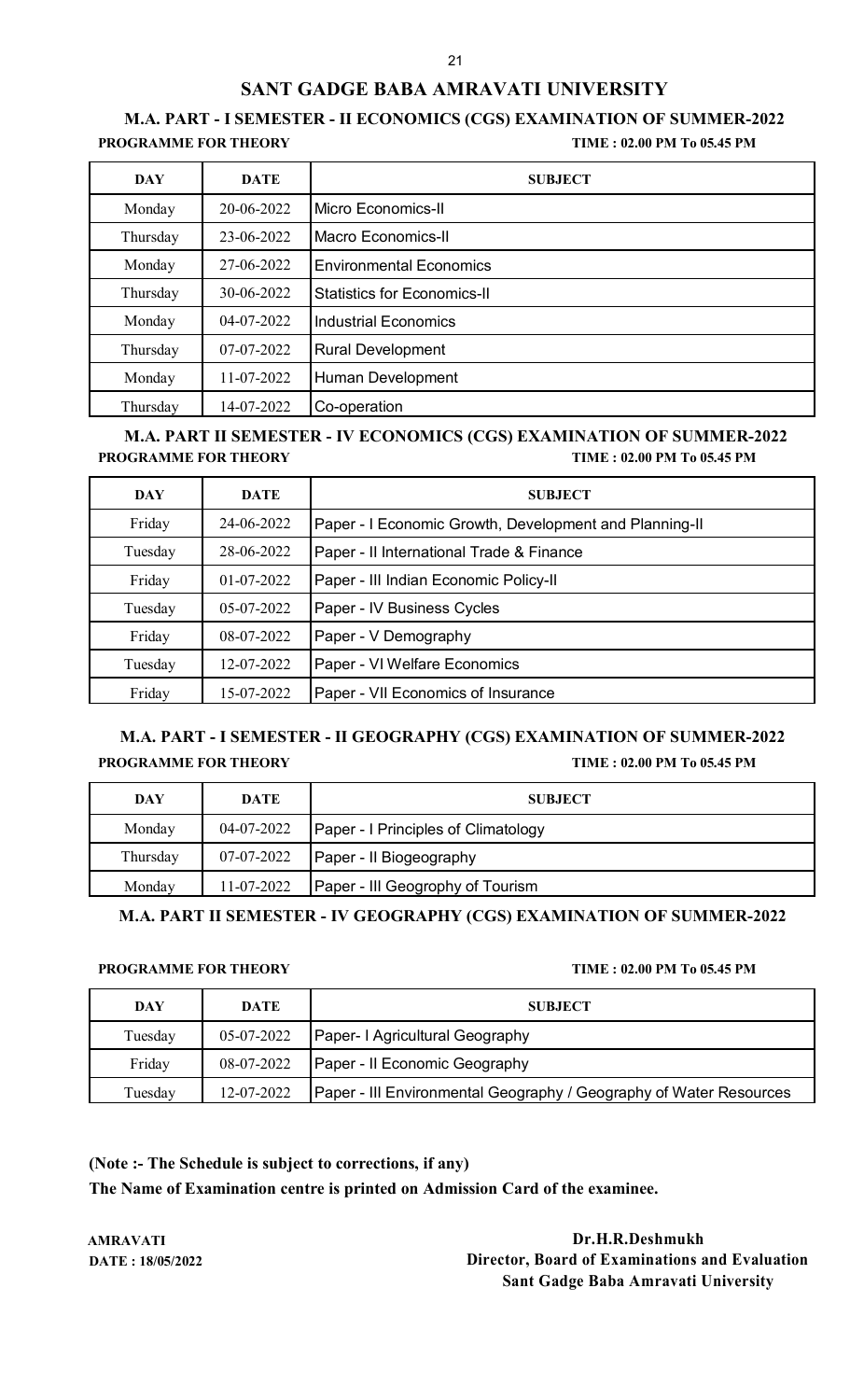## **M.A. PART - I SEMESTER - II Gender & Women Studies (CGS) EXAMINATION OF SUMMER-2022**

### **PROGRAMME FOR THEORY TIME : 02.00 PM To 05.45 PM**

| DAY      | DATE       | <b>SUBJECT</b>                                   |
|----------|------------|--------------------------------------------------|
| Monday   | 04-07-2022 | Paper - I Caste, Class & Gender                  |
| Thursday | 07-07-2022 | Paper - Il Gender : Nationalism & Fundamentalism |
| Monday   | 11-07-2022 | Paper - III Gendern: Media and Culture           |
| Thursday | 14-07-2022 | Paper - IV Woman Health and Rights               |

**M.A. PART II SEMESTER - IV Gender & Women Studies (CGS) EXAMINATION OF SUMMER-2022**

### **PROGRAMME FOR THEORY TIME : 02.00 PM To 05.45 PM**

| <b>DAY</b> | <b>DATE</b> | <b>SUBJECT</b>                                                                      |
|------------|-------------|-------------------------------------------------------------------------------------|
| Tuesday    | 05-07-2022  | Paper - I Feminist Research Methodology                                             |
| Friday     | 08-07-2022  | Paper - Il Feminist Intervention in Knowledge                                       |
| Tuesday    | 12-07-2022  | Paper - III Gender Discourse in India: Selected Thinkers (One Book<br>Each Thinker) |
| Friday     | 15-07-2022  | <b>Paper - IV Capacity Building of Women</b>                                        |

## **M.A. PART - I SEMESTER - II HOME ECONOMICS (CGS) EXAMINATION OF SUMMER-2022**

## **PROGRAMME FOR THEORY TIME : 02.00 PM To 05.45 PM**

| DAY      | <b>DATE</b> | <b>SUBJECT</b>                                      |
|----------|-------------|-----------------------------------------------------|
| Monday   | 04-07-2022  | Paper - I Family Resource Management                |
| Thursday | 07-07-2022  | Paper - Il Human Developement                       |
| Monday   | 11-07-2022  | Paper - III Textile, Clothing and Fashion Designing |
| Thursday | 14-07-2022  | Paper - IV Research Methodology and Statistics      |

## **M.A. PART II SEMESTER - IV HOME ECONOMICS (CGS) EXAMINATION OF SUMMER-2022**

### **PROGRAMME FOR THEORY TIME : 02.00 PM To 05.45 PM**

| DAY     | DATE       | <b>SUBJECT</b>                                      |
|---------|------------|-----------------------------------------------------|
| Tuesday | 05-07-2022 | Paper - I Consumer Economics & Marketing            |
| Friday  | 08-07-2022 | Paper - Il Food Science and Food Service Management |
| Tuesday | 12-07-2022 | Paper - III Extension Education & Communication     |
| Friday  | 15-07-2022 | Paper - IV Marriage and Family Relation             |

**(Note :- The Schedule is subject to corrections, if any)**

**The Name of Examination centre is printed on Admission Card of the examinee.**

**AMRAVATI Dr.H.R.Deshmukh DATE : 18/05/2022 Director, Board of Examinations and Evaluation Sant Gadge Baba Amravati University**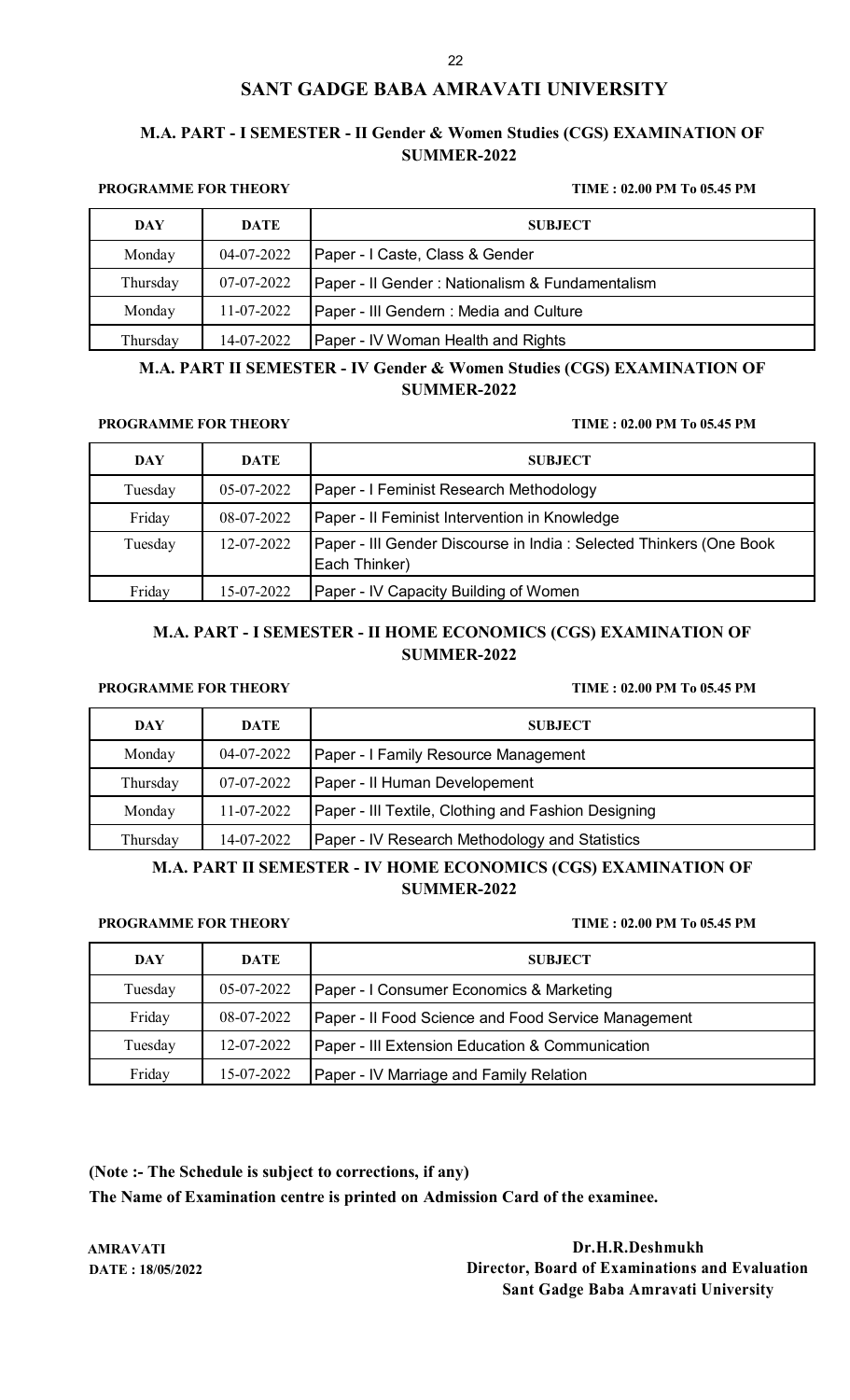## **M.A. PART - I SEMESTER - II MUSIC (CGS) EXAMINATION OF SUMMER-2022**

### **PROGRAMME FOR THEORY TIME : 02.00 PM To 05.45 PM**

| DAY      | DATE       | <b>SUBJECT</b>                                                                                    |
|----------|------------|---------------------------------------------------------------------------------------------------|
| Monday   | 04-07-2022 | Paper - III Shastriya Sangitacha Kriyatmak Siddhanta                                              |
| Thursday | 07-07-2022 | Paper - IV Madhyakalin Bhartiya Sangitacha Itihas Va Shastra (12 Vi<br>Te 17 Vi Shatabdi Paryant) |

### **M.A. PART II SEMESTER - IV MUSIC (CGS) EXAMINATION OF SUMMER-2022**

### **PROGRAMME FOR THEORY TIME : 02.00 PM To 05.45 PM**

| DAY     | <b>DATE</b> | <b>SUBJECT</b>                                       |
|---------|-------------|------------------------------------------------------|
| Tuesday | 05-07-2022  | Paper - III Shashtriya Sangitache Kriyatmak Siddhant |
| Fridav  | 08-07-2022  | Paper - IV Saundarya shastra Ani Sanshodhan Paddhati |

## **M.A. PART - I SEMESTER - II PHILOSOPHY (CGS) EXAMINATION OF SUMMER-2022**

### **PROGRAMME FOR THEORY TIME : 02.00 PM To 05.45 PM**

| <b>DAY</b> | DATE       | <b>SUBJECT</b>                                                                  |
|------------|------------|---------------------------------------------------------------------------------|
| Monday     | 04-07-2022 | Paper-I (B) Classical Indian Philosophy                                         |
| Thursday   | 07-07-2022 | Paper-II (B) Hostory of Western Philosophy (Modern Philosophy)                  |
| Monday     | 11-07-2022 | Paper - III (B) Philosophy of Mind / (B) Philosophy of Religion                 |
| Thursday   | 14-07-2022 | Paper - IV (B) Contemporary Indian Thinkers / (B) The Problems of<br>Philosophy |

## **M.A. PART II SEMESTER - IV PHILOSOPHY (CGS) EXAMINATION OF SUMMER-2022 PROGRAMME FOR THEORY TIME : 02.00 PM To 05.45 PM**

| <b>DAY</b> | <b>DATE</b> | <b>SUBJECT</b>                                                                                                                                                                                                                                         |
|------------|-------------|--------------------------------------------------------------------------------------------------------------------------------------------------------------------------------------------------------------------------------------------------------|
| Tuesday    | 05-07-2022  | Paper - I Analytic Philosophy                                                                                                                                                                                                                          |
| Friday     | 08-07-2022  | Paper - Il Existentialism                                                                                                                                                                                                                              |
| Tuesday    | 12-07-2022  | Paper - III (i) Advanced Symbolic Logic / (ii) Basic Concept in Political<br>Philosophy                                                                                                                                                                |
| Friday     | 15-07-2022  | Paper - IV Intensive Study of the Text-A) Ayer: Language, Truth and<br>Logic OR B) Wittgenstein: TractatusLogicoPhilosophicus / Intensive<br>Study of the Philosopher-A) Philosophy of Shri Chakradhar OR B)<br>Philosophy of Shri SantGulabraoMaharaj |

**(Note :- The Schedule is subject to corrections, if any) The Name of Examination centre is printed on Admission Card of the examinee.**

**AMRAVATI Dr.H.R.Deshmukh DATE : 18/05/2022 Director, Board of Examinations and Evaluation Sant Gadge Baba Amravati University**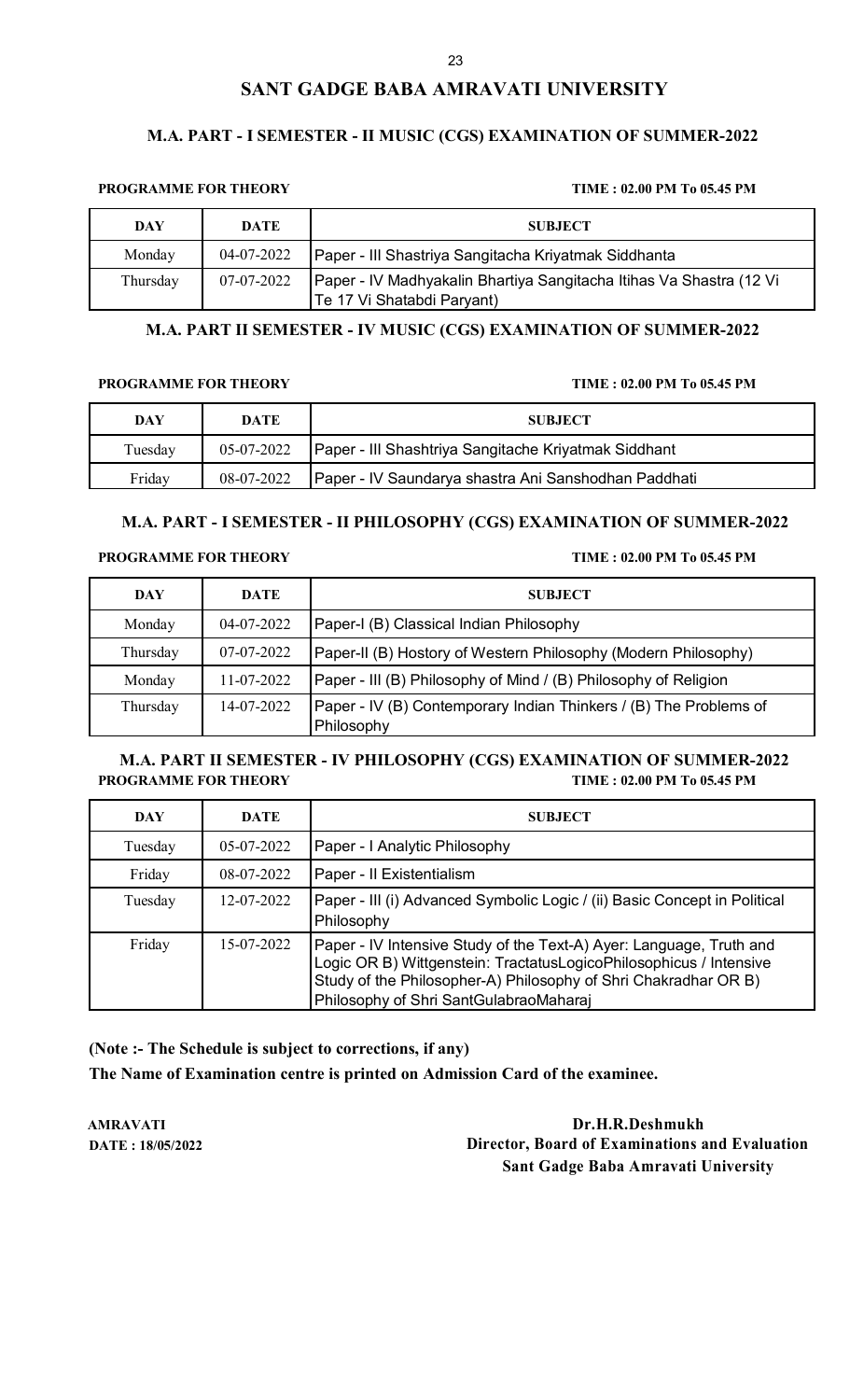### **M.A. PART - I SEMESTER - II PSYCHOLOGY (CGS) EXAMINATION OF SUMMER-2022**

### **PROGRAMME FOR THEORY TIME : 02.00 PM To 05.45 PM**

| DAY      | <b>DATE</b> | <b>SUBJECT</b>                                    |
|----------|-------------|---------------------------------------------------|
| Monday   | 04-07-2022  | <b>Paper-I Cognitive Process</b>                  |
| Thursday | 07-07-2022  | Paper-II Research Methodology and Statistics - II |
| Monday   | 11-07-2022  | Paper-III Biopsychology - II                      |
| Thursday | 14-07-2022  | <b>Paper-IV Personality Theories</b>              |

### **M.A. PART II SEMESTER - IV PSYCHOLOGY (CGS) EXAMINATION OF SUMMER-2022**

### **PROGRAMME FOR THEORY TIME : 02.00 PM To 05.45 PM**

| DAY     | DATE       | <b>SUBJECT</b>                      |
|---------|------------|-------------------------------------|
| Tuesday | 05-07-2022 | Paper - I Stress, Coping and Health |
| Friday  | 08-07-2022 | Paper - Il Abnormal Psychology II   |
| Tuesday | 12-07-2022 | Paper - III Clinical Assessment     |
| Friday  | 15-07-2022 | Paper - IV Psychotherapies          |

## **M.A. Journalism and Mass Communication Semester-II EXAMINATION OF SUMMER-2022**

### **PROGRAMME FOR THEORY TIME : 02.00 PM To 05.45 PM**

| DAY      | DATE       | <b>SUBJECT</b>            |
|----------|------------|---------------------------|
| Monday   | 04-07-2022 | Development of Media      |
| Thursday | 07-07-2022 | Web Journalism            |
| Monday   | 11-07-2022 | Advertising and Media     |
| Thursday | 14-07-2022 | Advanced Photo journalism |

## **M.A. Journalism and Mass Communication SEMESTER - IV EXAMINATION OF SUMMER-2022**

## **PROGRAMME FOR THEORY TIME : 02.00 PM To 05.45 PM**

| DAY     | DATE       | <b>SUBJECT</b>                           |
|---------|------------|------------------------------------------|
| Tuesday | 05-07-2022 | Paper - I New Field of Journalism        |
| Friday  | 08-07-2022 | Paper - II Advertising and Marketing     |
| Tuesday | 12-07-2022 | Paper - III Inter-Cultural Communication |
| Friday  | 15-07-2022 | Paper - IV Mass Media Research           |

**(Note :- The Schedule is subject to corrections, if any) The Name of Examination centre is printed on Admission Card of the examinee.**

**AMRAVATI Dr.H.R.Deshmukh DATE : 18/05/2022 Director, Board of Examinations and Evaluation Sant Gadge Baba Amravati University**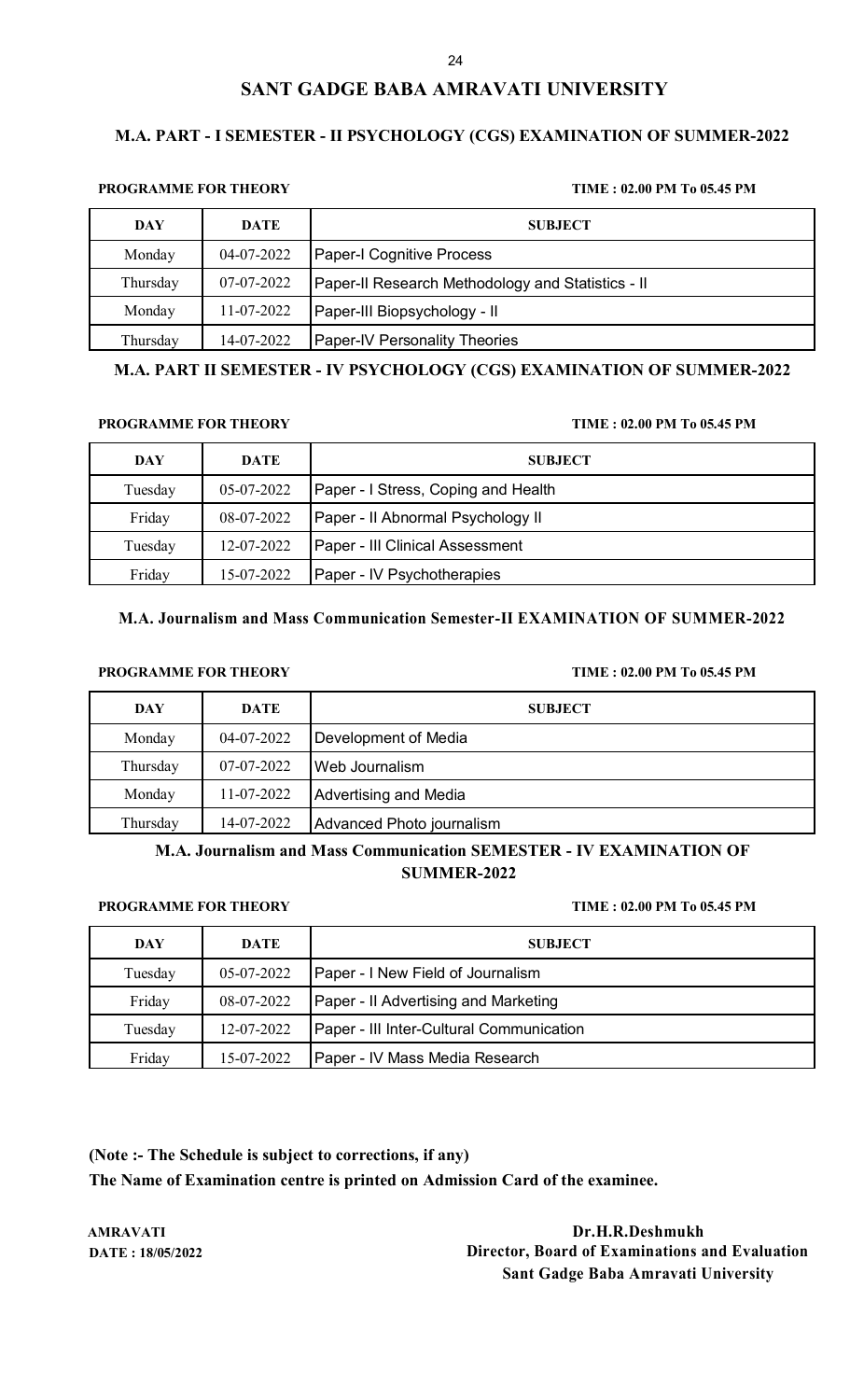## **M.A. PART - I SEMESTER - II YOGASHASTRA (CGS) EXAMINATION OF SUMMER-2022**

## **PROGRAMME FOR THEORY TIME : 02.00 PM To 05.45 PM**

| DAY      | DATE       | <b>SUBJECT</b>                                |
|----------|------------|-----------------------------------------------|
| Monday   | 04-07-2022 | Paper-I Yoga Methodology                      |
| Thursday | 07-07-2022 | <b>Paper-Il Physiology of Yogic Practices</b> |
| Monday   | 11-07-2022 | Paper-III Research Process in Yoga            |

## **M.A. PART II SEMESTER - IV YOGASHASTRA (CGS) EXAMINATION OF SUMMER-2022**

### **PROGRAMME FOR THEORY TIME : 02.00 PM To 05.45 PM**

| <b>DAY</b> | DATE       | <b>SUBJECT</b>                             |
|------------|------------|--------------------------------------------|
| Tuesday    | 05-07-2022 | Paper - I Stress Management Through Yoga   |
| Friday     | 08-07-2022 | Paper - Il Principles of Indian Philosophy |
| Tuesday    | 12-07-2022 | Paper - III Applied Alternative Therapies  |

## **MASTER OF ARTS IN LIFELONG LEARNING & EXTENSION SEMESTER - II EXAMINATION OF SUMMER-2022**

### **PROGRAMME FOR THEORY TIME : 02.00 PM To 05.45 PM**

| <b>DAY</b> | <b>DATE</b> | <b>SUBJECT</b>                                                    |
|------------|-------------|-------------------------------------------------------------------|
| Monday     | 04-07-2022  | Paper - I History of Adult Education                              |
| Thursday   | 07-07-2022  | Paper - Il Continuing Education                                   |
| Monday     | 11-07-2022  | <b>Paper - III Lifelong Learning &amp; Historical Perspective</b> |
| Thursday   | 14-07-2022  | Paper - IV Research Methodology                                   |

## **MASTER OF ARTS IN LIFELONG LEARNING & EXTENSION SEMESTER - IV EXAMINATION OF SUMMER-2022**

### **PROGRAMME FOR THEORY TIME : 02.00 PM To 05.45 PM**

| DAY     | <b>DATE</b> | <b>SUBJECT</b>                                       |
|---------|-------------|------------------------------------------------------|
| Tuesday | 05-07-2022  | Paper - I Extension & Development-II                 |
| Friday  | 08-07-2022  | Paper - Il Information & Communication Technology-II |
| Tuesday | 12-07-2022  | <b>Paper - III Population Education-II</b>           |
| Friday  | 15-07-2022  | <b>Paper - IV Healthy Aging: Elderrly Persons</b>    |

**(Note :- The Schedule is subject to corrections, if any) The Name of Examination centre is printed on Admission Card of the examinee.**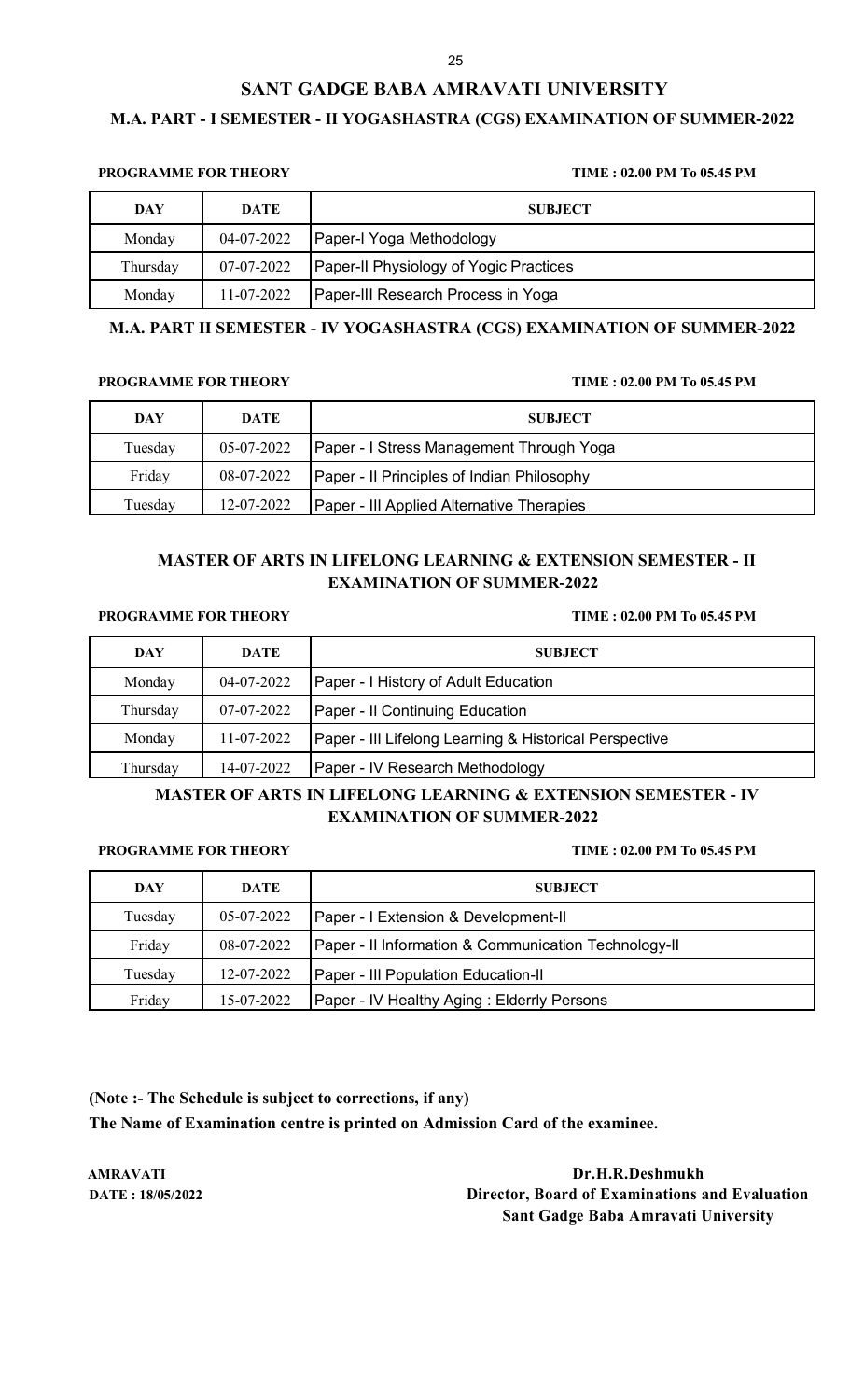## **MASTER OF ARTS IN COUNSELING & PSYCHOTHERAPY SEMESTER - II AND POST GRADUATE DIPLOMA (ONE YEAR) IN COUNSELING & PSYCHOTHERAPY SEMESTER-II EXAMINATION OF SUMMER-2022**

**PROGRAMME FOR THEORY TIME : 02.00 PM To 05.45 PM**

| DAY      | DATE             | <b>SUBJECT</b>                                      |
|----------|------------------|-----------------------------------------------------|
| Monday   | 04-07-2022       | Paper - I Abnormal Psychology - I                   |
| Thursday | 07-07-2022       | Paper - Il Psychotherapy - I                        |
| Monday   | $11 - 07 - 2022$ | Paper - III Vocationsl Guidance & Counseling        |
| Thursday | 14-07-2022       | <b>Paper - IV Counseling Skills &amp; Practices</b> |

## **MASTER OF ARTS IN COUNSELING & PSYCHOTHERAPY SEMESTER - IV EXAMINATION OF SUMMER-2022**

### **PROGRAMME FOR THEORY TIME : 02.00 PM To 05.45 PM**

| DAY     | DATE       | <b>SUBJECT</b>                          |
|---------|------------|-----------------------------------------|
| Tuesday | 05-07-2022 | Paper - I Family and Marital Counseling |
| Friday  | 08-07-2022 | Paper - Il Health Counseling            |
| Tuesday | 12-07-2022 | <b>Paper - III Workplace Counseling</b> |

## **M.A. PART - I SEMESTER - II Dr. Babasaheb Ambedkar Thoughts (CGS) EXAMINATION OF SUMMER-2022**

### **PROGRAMME FOR THEORY TIME : 02.00 PM To 05.45 PM**

| <b>DAY</b> | DATE       | <b>SUBJECT</b>                                      |
|------------|------------|-----------------------------------------------------|
| Monday     | 04-07-2022 | <b>Paper - I Educational Thoughts</b>               |
| Thursday   | 07-07-2022 | Paper - Il Dr. Ambedkar and the Indian constitution |
| Monday     | 11-07-2022 | Paper - III Dr. Ambedkar on Literature              |
| Thursday   | 14-07-2022 | Paper - IV Dr. Ambedkar on Human Rights             |

**M.A. PART II SEMESTER - IV Dr. Babasaheb Ambedkar Thoughts (CGS) EXAMINATION OF SUMMER-2022**

**PROGRAMME FOR THEORY TIME : 02.00 PM To 05.45 PM**

| DAY     | DATE       | <b>SUBJECT</b>                                        |
|---------|------------|-------------------------------------------------------|
| Tuesday | 05-07-2022 | Paper - I Dr. Babasaheb Ambedkar's Economic Thought   |
| Friday  | 08-07-2022 | Paper - Il Dr. Babasaheb Ambedkar's Religious Thought |
| Tuesday | 12-07-2022 | Paper - III Debates in Dr. Babasaheb Ambedkar Studies |

**(Note :- The Schedule is subject to corrections, if any) The Name of Examination centre is printed on Admission Card of the examinee.**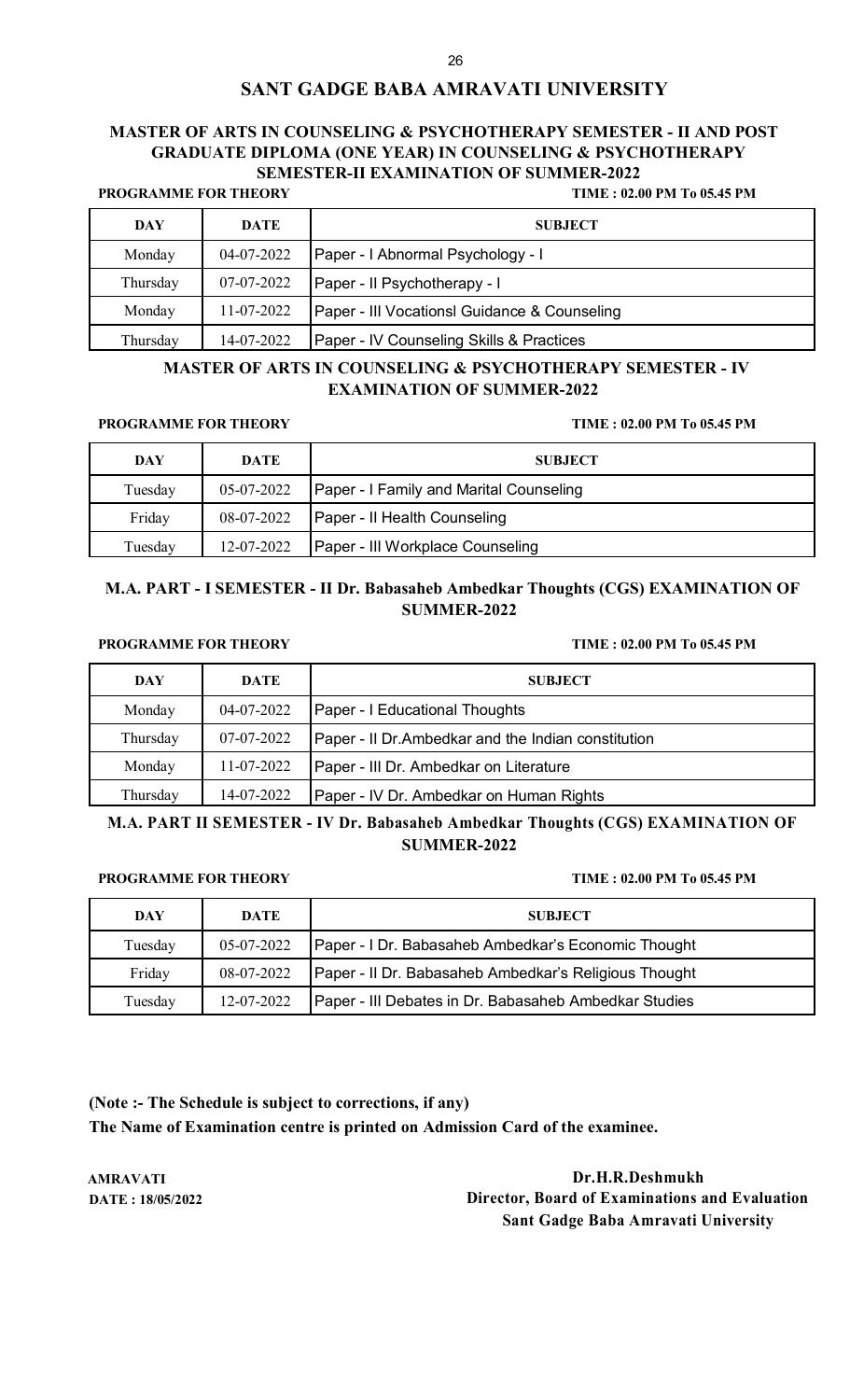### **M.A. PART - I SEMESTER - II Pali & Buddhism (CGS) EXAMINATION OF SUMMER-2022**

**PROGRAMME FOR THEORY TIME : 02.00 PM To 05.45 PM**

| DAY     | DATE       | <b>SUBJECT</b>                    |
|---------|------------|-----------------------------------|
| Tuesday | 05-07-2022 | Paper - I Tripitak Sahitya        |
| Friday  | 08-07-2022 | Paper - Il Suttapitak Sahitya     |
| Tuesday | 12-07-2022 | Paper - III Pali Kavya Sahitya    |
| Friday  | 15-07-2022 | Paper - IV Pali Bhasha V Vyakaran |

## **Master of Performing Arts Part - I Semester - II (Drama & Theatre) (CGS) EXAMINATION OF SUMMER-2022**

### PROGRAMME FOR THEORY TIME : 02.00 PM To 05.45 PM

| DAY     | DATE       | <b>SUBJECT</b>                                         |
|---------|------------|--------------------------------------------------------|
| Tuesday | 05-07-2022 | Paper - III Prachin Bhartiya Rangbhumicha Itihas       |
| Friday  | 08-07-2022 | Paper - IV Abhinay Prakar Aani Abhinetyache gunadharma |

## **Master of Performing Arts Part - I Semester - II Dance (Kathak) (CGS) EXAMINATION OF SUMMER-2022**

### PROGRAMME FOR THEORY TIME : 02.00 PM To 05.45 PM

| DAY     | DATE       | <b>SUBJECT</b>                                                                       |
|---------|------------|--------------------------------------------------------------------------------------|
| Tuesday | 05-07-2022 | Paper - III Kathak Nrutyatil Saundarya Shastra v Prastutikaran                       |
| Friday  | 08-07-2022 | Paper - IV Bhartiya Shastriya Nrutyacha Shaikshanik Vikas v Tyache<br>I Vividh Pailu |

## **M.A. PART - I SEMESTER - II Chhatrapati Shivaji Maharaj Vichardhara V Vyavasthapan (CGS) EXAMINATION OF SUMMER-2022**

### PROGRAMME FOR THEORY TIME : 02.00 PM To 05.45 PM

| DAY     | DATE       | <b>SUBJECT</b>                                                                    |
|---------|------------|-----------------------------------------------------------------------------------|
| Tuesday | 05-07-2022 | Paper - I Shivaji Maharajanche Mulaki Prashasan                                   |
| Friday  | 08-07-2022 | Paper - Il Shivaji Maharajanche Lashkari Vyavasthapan                             |
| Tuesday | 12-07-2022 | Paper - III Shivaji Maharajanche Jalavyavasthapan V Paryavaran<br>Vishayak Dhoran |
| Friday  | 15-07-2022 | Paper - IV Shivaji Maharajanchya Vichar V Karyache Vartamankalin<br>Mahatva       |

**(Note :- The Schedule is subject to corrections, if any)**

**The Name of Examination centre is printed on Admission Card of the examinee.**

**AMRAVATI Dr.H.R.Deshmukh DATE : 18/05/2022 Director, Board of Examinations and Evaluation Sant Gadge Baba Amravati University**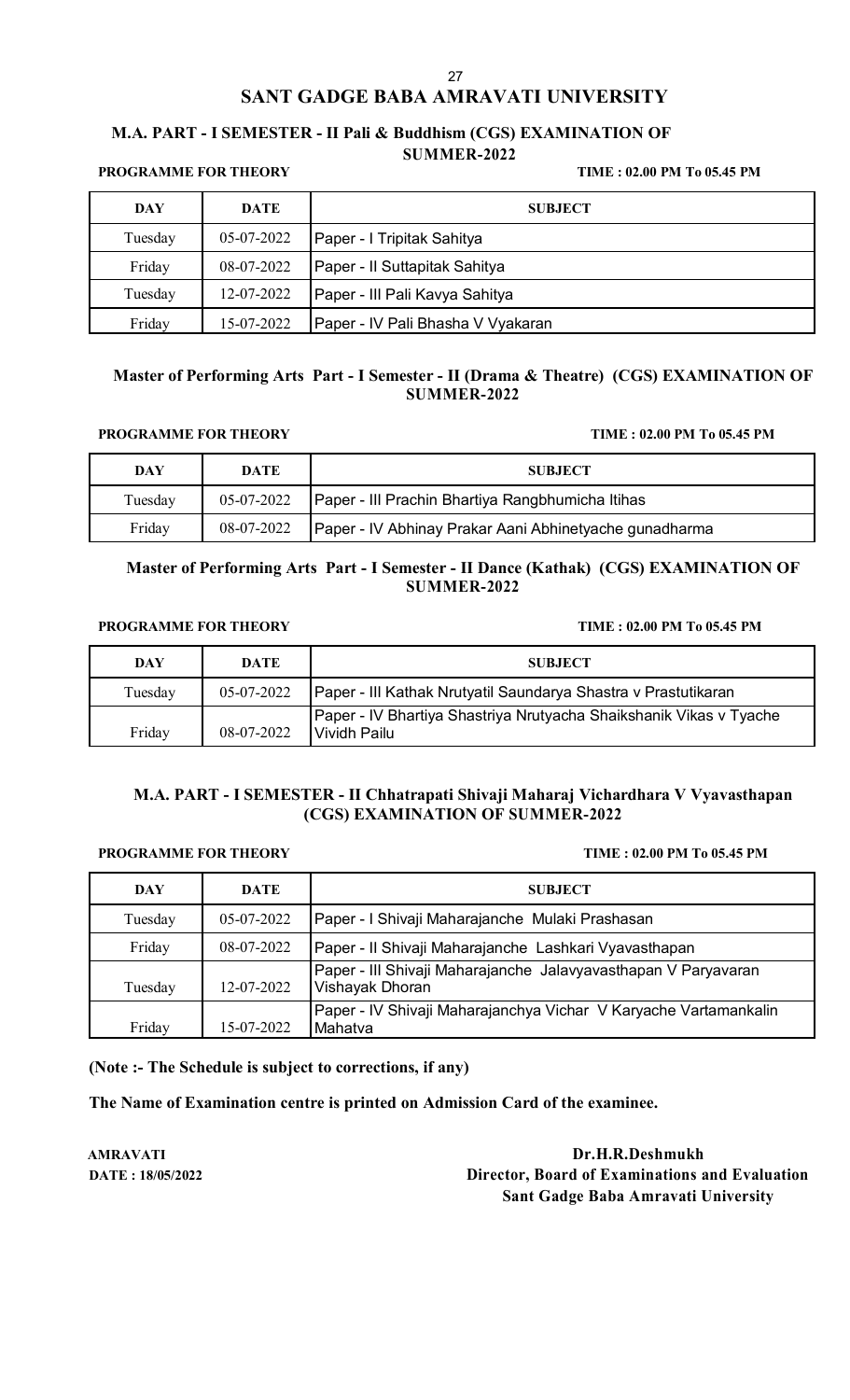## **B.A. Journalism and Mass Communication Semester-II EXAMINATION OF SUMMER-2022**

**PROGRAMME FOR THEORY TIME : 09.00 AM To 12.45 PM**

| <b>DAY</b> | <b>DATE</b> | <b>SUBJECT</b>                     |
|------------|-------------|------------------------------------|
| Friday     | 17-06-2022  | Introduction to Communication-II   |
| Tuesday    | 21-06-2022  | <b>Communicative English-II</b>    |
| Friday     | 24-06-2022  | Communicative Marathi/Hindi-II     |
| Tuesday    | 28-06-2022  | Introduction to Mass Communication |
| Friday     | 01-07-2022  | <b>Computer Applications-II</b>    |

**B.A. Journalism and Mass Communication Semester - IV EXAMINATION OF SUMMER-2022**

**PROGRAMME FOR THEORY TIME : 09.00 AM To 12.45 PM**

| <b>DAY</b> | <b>DATE</b> | <b>SUBJECT</b>          |
|------------|-------------|-------------------------|
| Saturday   | 18-06-2022  | <b>Feature Writing</b>  |
| Wednesday  | 22-06-2022  | News Writing - II       |
| Saturday   | 25-06-2022  | <b>Public Relations</b> |
| Wednesday  | 29-06-2022  | <b>Print Production</b> |
| Saturday   | 02-07-2022  | Advertising             |

**B.A. Journalism and Mass Communication Semester - VI EXAMINATION OF SUMMER-2022**

## **PROGRAMME FOR THEORY TIME : 09.00 AM To 12.45 PM**

| DAY      | <b>DATE</b> | <b>SUBJECT</b>                              |
|----------|-------------|---------------------------------------------|
| Monday   | 20-06-2022  | Paper-I Development Communication           |
| Thursday | 23-06-2022  | Paper-II Media and Society                  |
| Monday   | 27-06-2022  | Paper-III Indian Political Environment      |
| Thursday | 30-06-2022  | Paper-IV National and International Affairs |
| Monday   | 04-07-2022  | Paper-V Communication Research              |

**(Note :- The Schedule is subject to corrections, if any) The Name of Examination centre is printed on Admission Card of the examinee.**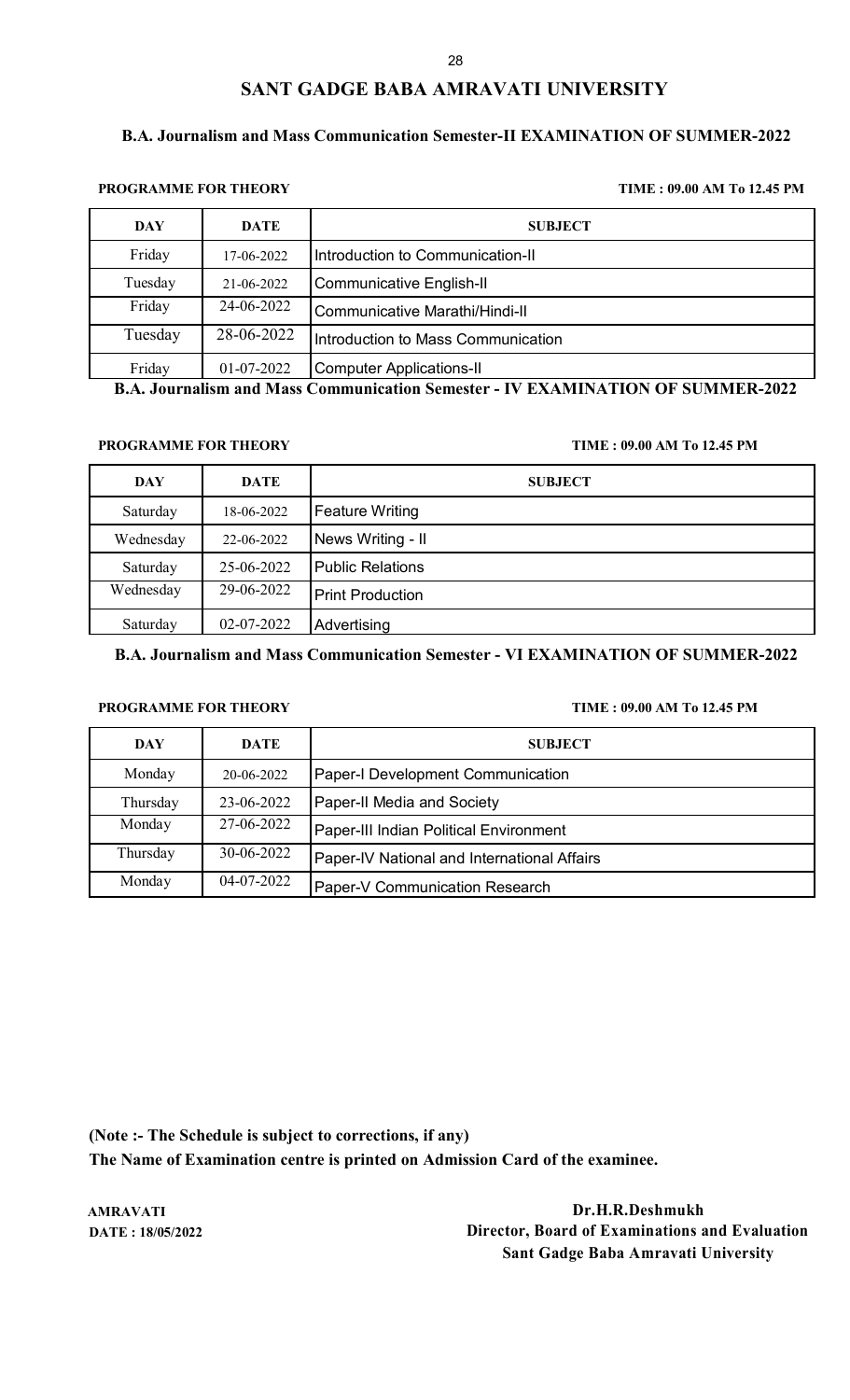## **B.A. IN SOCIAL WORK SEMESTER - II EXAMINATION OF SUMMER-2022**

### **PROGRAMME FOR THEORY TIME : 09.00 AM To 12.45 PM**

| DAY     | DATE         | <b>SUBJECT</b>                                                                            |
|---------|--------------|-------------------------------------------------------------------------------------------|
| Friday  | 17-06-2022   | Compulsory English - II                                                                   |
| Tuesday | 21-06-2022   | Marathi – II                                                                              |
| Friday  | 24-06-2022   | Sociology - II                                                                            |
| Tuesday | 28-06-2022   | Psychology - II                                                                           |
| Friday  | $01-07-2022$ | Professional Skills for Social Work Intervention                                          |
| Tuesday | 05-07-2022   | Western Ideologies of Social Work                                                         |
| Friday  | 08-07-2022   | Working with Individuals and Families (Social Case Work)-II                               |
| Tuesday | 12-07-2022   | <b>Gender Studies</b><br>IV BY LUID' LINOV AR SIN A LED AGAA<br>IN COOLLY WORLD CENTROPED |

**B.A. IN SOCIAL WORK SEMESTER - IV EXAMINATION OF SUMMER-2022**

### **PROGRAMME FOR THEORY TIME : 09.00 AM To 12.45 PM**

| <b>DAY</b> | <b>DATE</b> | <b>SUBJECT</b>                               |
|------------|-------------|----------------------------------------------|
| Saturday   | 18-06-2022  | English - II                                 |
| Wednesday  | 22-06-2022  | Marathi - II                                 |
| Saturday   | 25-06-2022  | Psychology - II                              |
| Wednesday  | 29-06-2022  | Sociology - II                               |
| Saturday   | 02-07-2022  | Working with Groups - II                     |
| Wednesday  | 06-07-2022  | <b>Psychiatric Social Work</b>               |
| Saturday   | 09-07-2022  | <b>Vulnerable Children</b>                   |
| Wednesday  | 13-07-2022  | Social Research & Computer Applicatioin - II |

## **B.A. IN SOCIAL WORK SEMESTER - VI EXAMINATION OF SUMMER-2022**

### **PROGRAMME FOR THEORY TIME : 09.00 AM To 12.45 PM**

| <b>DAY</b> | <b>DATE</b> | <b>SUBJECT</b>                                     |
|------------|-------------|----------------------------------------------------|
| Monday     | 20-06-2022  | Paper-I: Sociology-II (Sociological Thinkers)      |
| Thursday   | 23-06-2022  | Paper-II : Participatory Approaches in Social Work |
| Monday     | 27-06-2022  | Paper-III : Law and Social Work                    |
| Thursday   | 30-06-2022  | Paper-IV : Situation of Women in India             |
| Monday     | 04-07-2022  | Paper-V: Disability and Social Work                |
| Thursday   | 07-07-2022  | Paper-VI : Introduction to Politics                |
| Monday     | 11-07-2022  | Paper-VII : Disaster Management and Social Work    |
| Thursday   | 14-07-2022  | Paper-VIII : Peace Education                       |

**(Note :- The Schedule is subject to corrections, if any)**

**The Name of Examination centre is printed on Admission Card of the examinee.**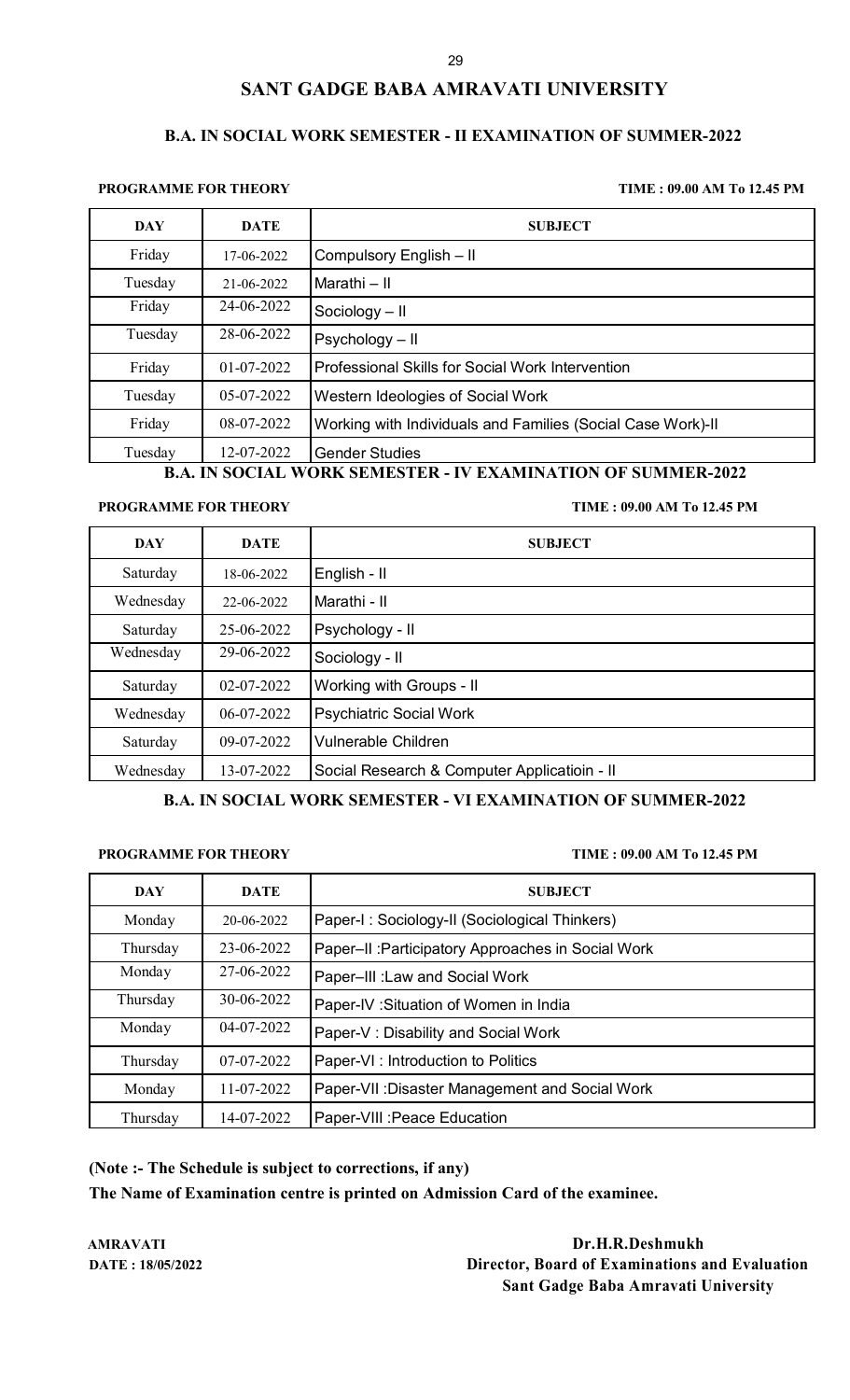### 30

# **SANT GADGE BABA AMRAVATI UNIVERSITY**

## **B.S.W. SEMESTER - II EXAMINATION OF SUMMER-2022**

### **PROGRAMME FOR THEORY TIME : 09.00 AM To 12.45 PM**

| <b>DAY</b> | <b>DATE</b> | <b>SUBJECT</b>                                               |
|------------|-------------|--------------------------------------------------------------|
| Friday     | 17-06-2022  | <b>Compulsory English</b>                                    |
| Tuesday    | 21-06-2022  | Marathi-II                                                   |
| Friday     | 24-06-2022  | Sociology for Social Workers - II                            |
| Tuesday    | 28-06-2022  | Human Growth and Development                                 |
| Friday     | 01-07-2022  | Personal and Professional skills for Social Work Interventio |
| Tuesday    | 05-07-2022  | Western Ideologies of Social Work                            |
| Friday     | 08-07-2022  | Working with Individuals and Families (Social Case Work)-II  |
| Tuesday    | 12-07-2022  | <b>Community Health Education</b>                            |

## **B.S.W. SEMESTER - IV EXAMINATION OF SUMMER-2022**

**PROGRAMME FOR THEORY TIME : 09.00 AM To 12.45 PM**

| <b>DAY</b> | <b>DATE</b> | <b>SUBJECT</b>                              |
|------------|-------------|---------------------------------------------|
| Saturday   | 18-06-2022  | English - II                                |
| Wednesday  | 22-06-2022  | Marathi - II                                |
| Saturday   | 25-06-2022  | Psychology - II                             |
| Wednesday  | 29-06-2022  | Sociology - II                              |
| Saturday   | 02-07-2022  | Working with Groups - II                    |
| Wednesday  | 06-07-2022  | <b>Psychiatric Social Work</b>              |
| Saturday   | 09-07-2022  | Vulnerable Children                         |
| Wednesday  | 13-07-2022  | Social Research & Computer Application - II |

## **B.S.W. SEMESTER - VI EXAMINATION OF SUMMER-2022**

### **PROGRAMME FOR THEORY TIME : 09.00 AM To 12.45 PM**

| <b>DAY</b> | <b>DATE</b> | <b>SUBJECT</b>                                     |
|------------|-------------|----------------------------------------------------|
| Monday     | 20-06-2022  | Paper-I: Sociology-II (Sociological Thinkers)      |
| Thursday   | 23-06-2022  | Paper-II : Participatory Approaches in Social Work |
| Monday     | 27-06-2022  | Paper-III : Law and Social Work                    |
| Thursday   | 30-06-2022  | Paper-IV: Situation of Women in India              |
| Monday     | 04-07-2022  | Paper-V: Disability and Social Work                |
| Thursday   | 07-07-2022  | Paper-VI : Introduction to Politics                |
| Monday     | 11-07-2022  | Paper-VII : Disaster Management and Social Work    |
| Thursday   | 14-07-2022  | Paper-VIII : Peace Education                       |

**(Note :- The Schedule is subject to corrections, if any) The Name of Examination centre is printed on Admission Card of the examinee.**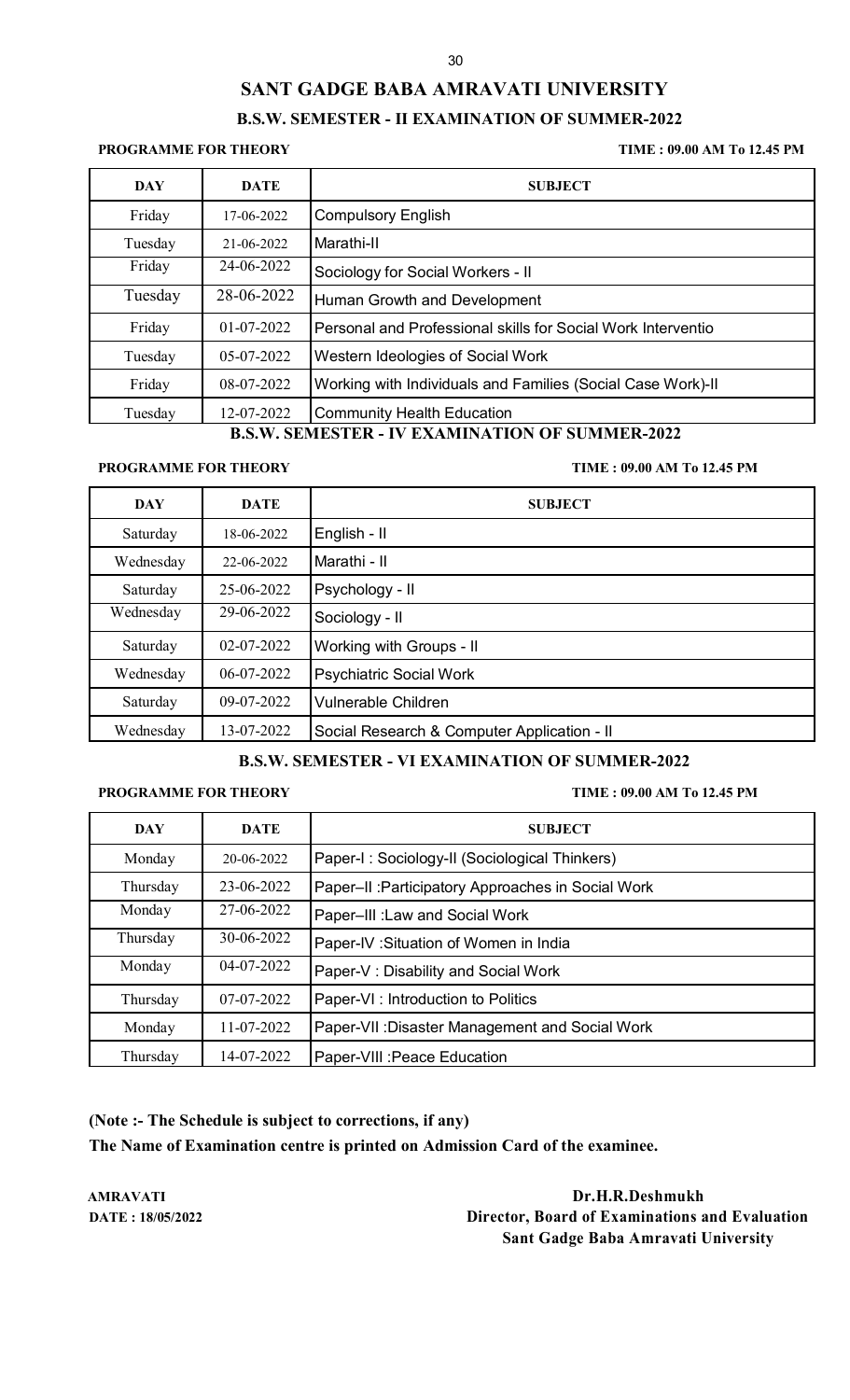## **M.S.W. SEMESTER - II EXAMINATION OF SUMMER-2022**

### **PROGRAMME FOR THEORY TIME : 02.00 PM To 05.45 PM**

| DAY       | <b>DATE</b>      | <b>SUBJECT</b>                                               |
|-----------|------------------|--------------------------------------------------------------|
| Saturday  | 18-06-2022       | Sociology for Social Work-II                                 |
| Wednesday | 22-06-2022       | <b>Psychology for Social Work-II</b>                         |
| Saturday  | 25-06-2022       | History, Ideology and Practice of Social Work-II             |
| Wednesday | 29-06-2022       | Working with Group (Social Group Work)                       |
| Saturday  | $02 - 07 - 2022$ | Social Work Research, Statistics and Computer Application-II |
| Wednesday | 06-07-2022       | Human Rights & Social Justice Part-II                        |
| Saturday  | 09-07-2022       | Introduction to Fields of Social work-II                     |

## **M.S.W. SEMESTER - IV EXAMINATION OF SUMMER-2022**

### **PROGRAMME FOR THEORY TIME : 02.00 PM To 05.45 PM**

| DAY      | <b>DATE</b>      | <b>SUBJECT</b>                                                                                             |
|----------|------------------|------------------------------------------------------------------------------------------------------------|
| Monday   | 20-06-2022       | Paper - I Social Policy, Planning and Development                                                          |
| Thursday | 23-06-2022       | Paper - Il Social Action                                                                                   |
| Monday   | 27-06-2022       | Paper - III Social Legislation and Legal System in India                                                   |
| Thursday | 30-06-2022       | Paper - V Perspectives in Rural Development / Organizational<br>Behaviour and Social Aspects in Industry / |
| Monday   | $04 - 07 - 2022$ | Paper - VI Urban Development Administration / Human Resource<br>Development                                |
| Thursday | 07-07-2022       | Paper - VII Tribal Problems & Tribal Development Schemes / Labour<br>Economics and Indian Labour Problems  |

**(Note :- The Schedule is subject to corrections, if any) The Name of Examination centre is printed on Admission Card of the examinee.**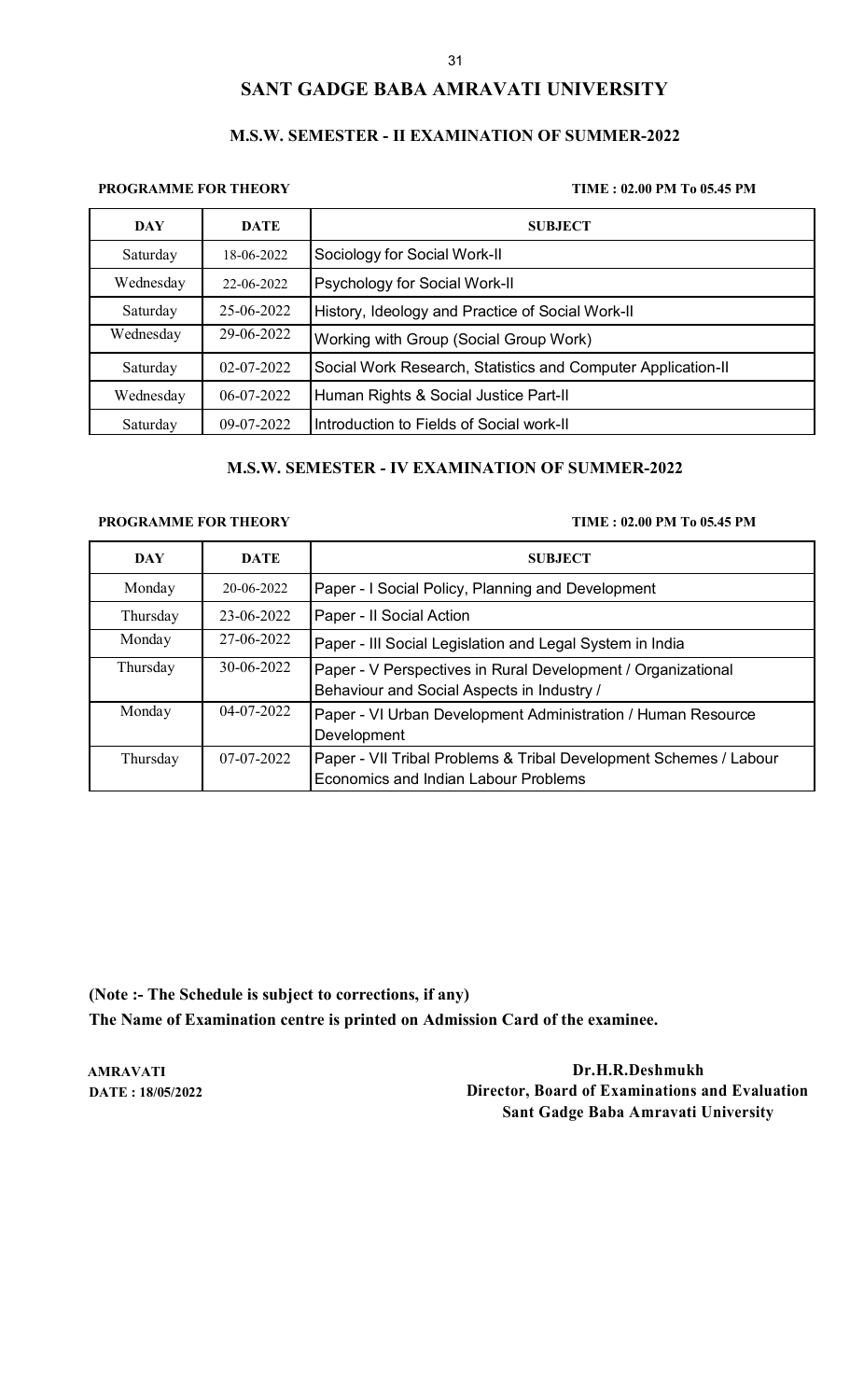## **BACHELOR OF PERFORMING ARTS SEMESTER - II EXAMINATION OF SUMMER-2022**

### **PROGRAMME FOR THEORY TIME : 02.00 PM To 05.45 PM**

| <b>DAY</b> | <b>DATE</b> | <b>SUBJECT</b>                                                                              |
|------------|-------------|---------------------------------------------------------------------------------------------|
| Monday     | 27-06-2022  | English                                                                                     |
| Thursday   | 30-06-2022  | Marathi / Hindi                                                                             |
| Monday     | 04-07-2022  | Heritage of Indian Art and Culture                                                          |
| Thursday   | 07-07-2022  | Indian Music - (Vocal and Instrumental) Paper - I / Dance Paper - I /<br>Drama Paper - I    |
| Monday     | 11-07-2022  | Indian Music - (Vocal and Instrumental) Paper - II / Dance Paper - II /<br>Drama Paper - II |

## **BACHELOR OF PERFORMING ARTS SEMESTER - IV EXAMINATION OF SUMMER-2022**

### **PROGRAMME FOR THEORY TIME : 02.00 PM To 05.45 PM**

| <b>DAY</b> | <b>DATE</b>  | <b>SUBJECT</b>                                                                              |
|------------|--------------|---------------------------------------------------------------------------------------------|
| Tuesday    | 28-06-2022   | English                                                                                     |
| Friday     | $01-07-2022$ | Marathi / Hindi                                                                             |
| Tuesday    | 05-07-2022   | Heritage of Indian Arts & Culture                                                           |
| Friday     | 08-07-2022   | Indian Music - (Vocal and Instrumental) Paper - I / Dance Paper - I /<br>Drama Paper - I    |
| Tuesday    | 12-07-2022   | Indian Music - (Vocal and Instrumental) Paper - II / Dance Paper - II /<br>Drama Paper - II |

### **BACHELOR OF PERFORMING ARTS SEMESTER - VI EXAMINATION OF SUMMER-2022**

### **PROGRAMME FOR THEORY TIME : 02.00 PM To 05.45 PM**

| DAY       | <b>DATE</b>      | <b>SUBJECT</b>                                                                            |
|-----------|------------------|-------------------------------------------------------------------------------------------|
| Wednesday | 29-06-2022       | English                                                                                   |
| Saturday  | $02 - 07 - 2022$ | Marathi / Hindi                                                                           |
| Wednesday | 06-07-2022       | Heritage of Indian Arts & Culture                                                         |
| Saturday  | 09-07-2022       | Indian Music - (Vocal and Instrumental) Paper - I / Dance Paper -<br>I/Drama Paper - I    |
| Wednesday | 13-07-2022       | Indian Music - (Vocal and Instrumental) Paper - II / Dance Paper -<br>II/Drama Paper - II |

**(Note :- The Schedule is subject to corrections, if any) The Name of Examination centre is printed on Admission Card of the examinee.**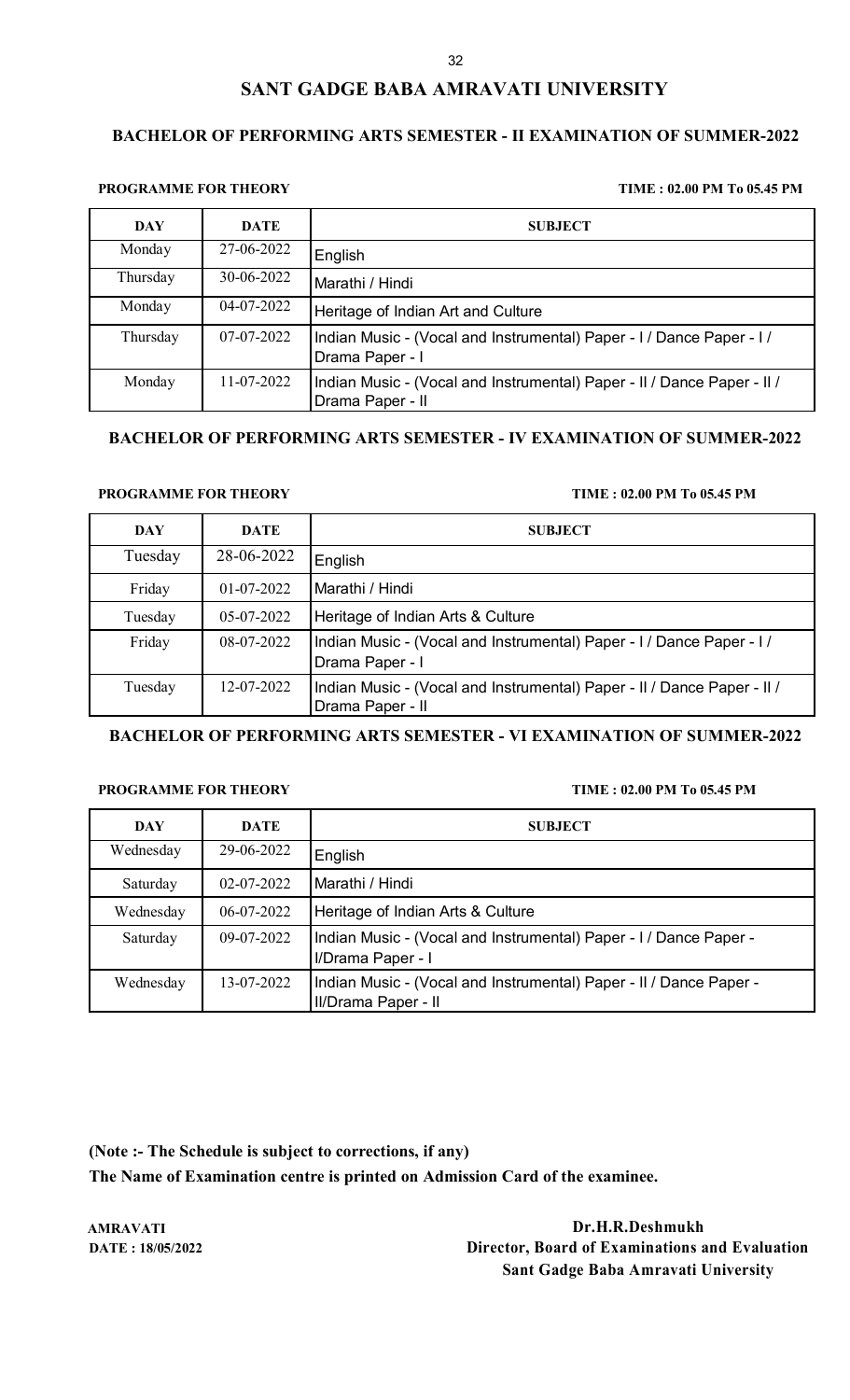## **BACHELOR OF LIBRARY & INFORMATION SCIENCE SEMESTER - II EXAMINATION OF SUMMER-2022**

### **PROGRAMME FOR THEORY TIME : 09.00 AM To 12.45 PM**

| <b>DAY</b> | <b>DATE</b> | <b>SUBJECT</b>                                                   |
|------------|-------------|------------------------------------------------------------------|
| Monday     | 27-06-2022  | BL-201 LIBRARIANSHIP AS A PROFESSION                             |
| Thursday   | 30-06-2022  | <b>BL-202 LIBRARY MANAGEMENT</b>                                 |
| Monday     | 04-07-2022  | BL-203 KNOWLEDGE ORGANIZATION AND DOCUMENT<br><b>DESCRIPTION</b> |
| Thursday   | 07-07-2022  | BL-204 ADVANCE COMPUTER APPLICATION IN LIC                       |
| Monday     | 11-07-2022  | BL-205 INFORMATION SOURCES, PRODUCTS AND SERVICES                |
| Thursday   | 14-07-2022  | BL-206 PERSONALITY DEVELOPMENT AND CAREER PLANNING               |

## **MASTER OF LIBRARY & INFORMATION SCIENCE SEMESTER - II EXAMINATION OF SUMMER-2022**

### **PROGRAMME FOR THEORY TIME : 09.00 AM To 12.45 PM**

| <b>DAY</b> | <b>DATE</b> | <b>SUBJECT</b>                                                                                       |
|------------|-------------|------------------------------------------------------------------------------------------------------|
| Monday     | 27-06-2022  | ML-201 MARKETING OF INFORMATION PRODUCTS AND<br><b>SERVICES</b>                                      |
| Thursday   | 30-06-2022  | ML-202 COMPUTER GENERATED INDEXES AND RETRIEVAL<br><b>TECHNIQUES</b>                                 |
| Monday     | 04-07-2022  | ML-203 INFORMATION ANALYSIS, REPACKAGING AND<br><b>CONSOLIDATION</b>                                 |
| Thursday   | 07-07-2022  | <b>ML-204 DIGITAL LIBRARIES</b>                                                                      |
| Monday     | 11-07-2022  | ML-205 STATISTICAL TECHNIQUES FOR REPORT WRITING                                                     |
| Thursday   | 14-07-2022  | ML-206 (A) ENGINEERING AND TECHNOLOGICAL INFORMATION<br>SYSTEM / ML-206 (B) LEGAL INFORMATION SYSTEM |

**(Note :- The Schedule is subject to corrections, if any) The Name of Examination centre is printed on Admission Card of the examinee.**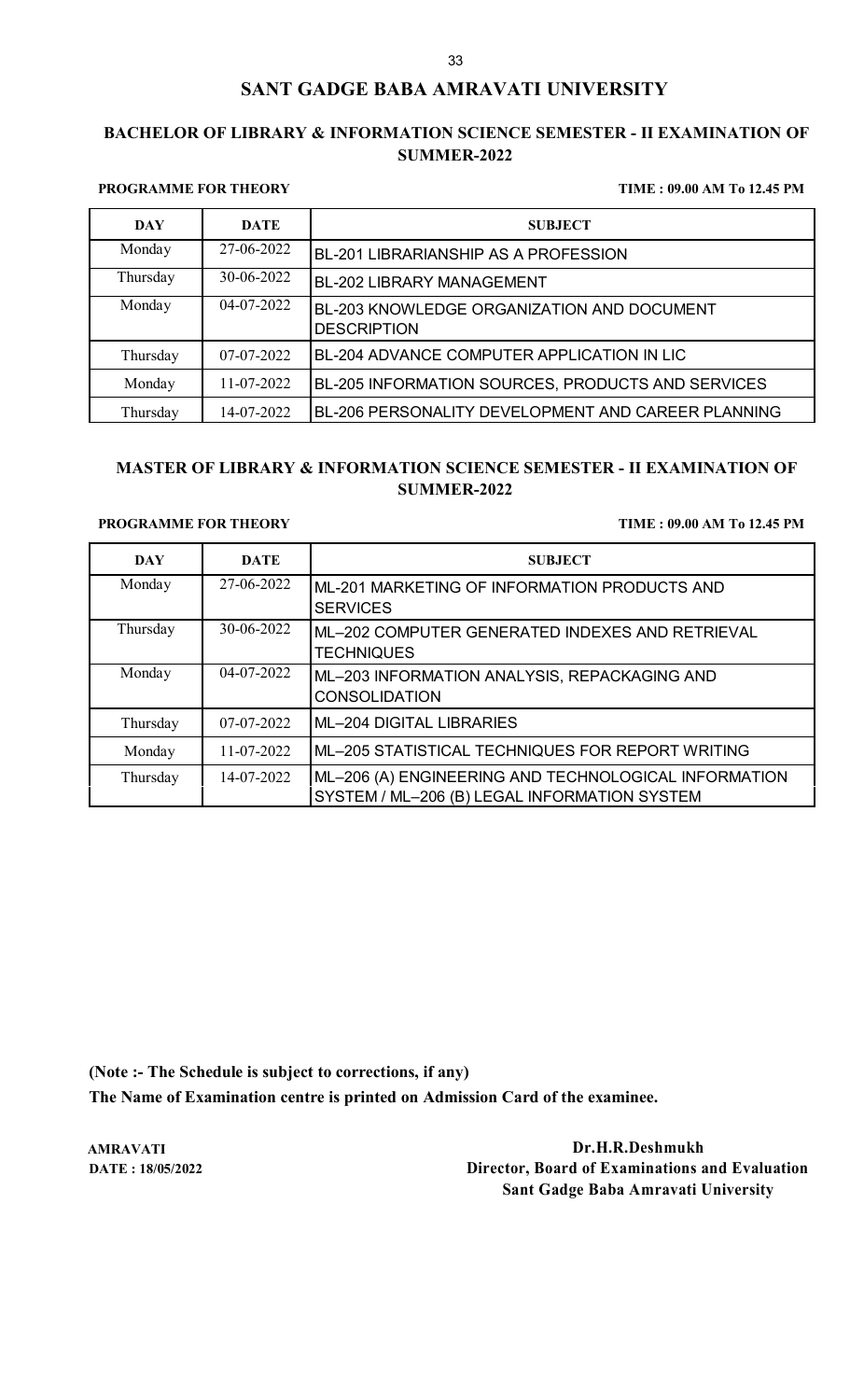### **BACHELOR OF VOCATION SEMESTER - II(CGS) EXAMINATION OF SUMMER-2022 BRANCH : (COMMON FOR ALL BRANCHES)**

| <b>PROGRAMME FOR THEORY</b> |            | TIME: 09.00 AM To 12.45 PM               |
|-----------------------------|------------|------------------------------------------|
| <b>DAY</b>                  | DATE       | <b>SUBJECT</b>                           |
| Monday                      | 27-06-2022 | 2 BVCGEC I Communication Skills - II     |
| Thursday                    | 30-06-2022 | 2 BVCGEC II Applied Computer Skills - II |

### **BACHELOR OF VOCATION SEMESTER - IV(CGS) EXAMINATION OF SUMMER-2022 BRANCH : (COMMON FOR ALL BRANCHES)**

| <b>PROGRAMME FOR THEORY</b> |             | TIME: 09.00 AM To 12.45 PM           |
|-----------------------------|-------------|--------------------------------------|
| DAY                         | <b>DATE</b> | <b>SUBJECT</b>                       |
| Tuesday                     | 28-06-2022  | 4BVCGEC1 Communication Skills - IV   |
| Friday                      | 01-07-2022  | 4BVCGEC2 Soft Skill Developement - I |

## **BACHELOR OF VOCATION SEMESTER - VI(CGS) EXAMINATION OF SUMMER-2022 BRANCH : (COMMON FOR ALL BRANCHES)**

| <b>PROGRAMME FOR THEORY</b> |             | TIME: 09.00 AM To 12.45 PM                    |
|-----------------------------|-------------|-----------------------------------------------|
| DAY                         | <b>DATE</b> | <b>SUBJECT</b>                                |
| Wednesday                   | 29-06-2022  | 6BVCGEC1 Industrial Organisation & Management |
| Saturday                    | 02-07-2022  | 6BVCGEC2 Soft Skill Development - III         |

## **(Note :- The Schedule is subject to corrections, if any)**

**The Name of Examination centre is printed on Admission Card of the examinee.**